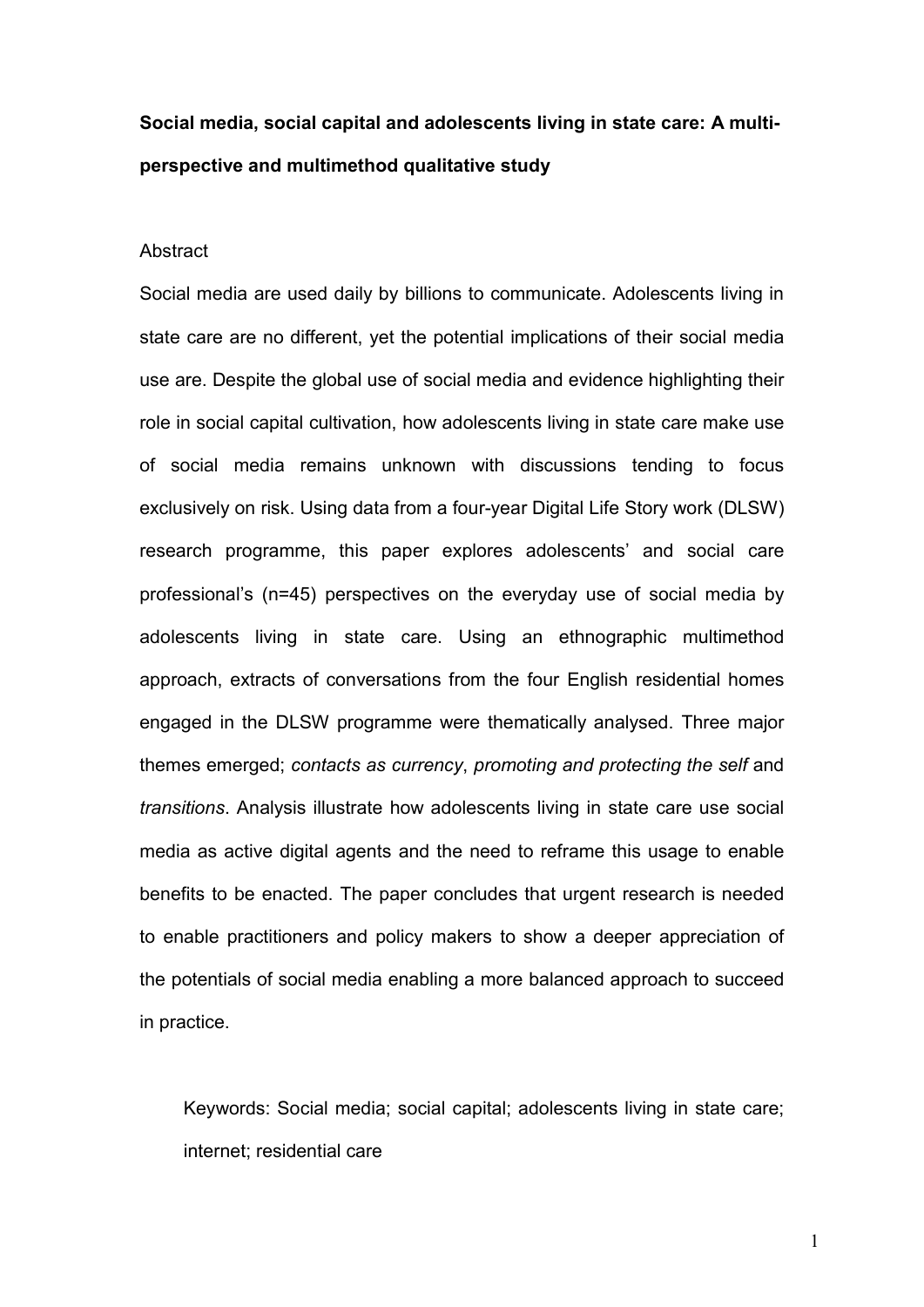# Introduction

The continued diffusion and accessibility of social media applications have seen use accelerate exponentially (Statista, 2017). Approximately 2.34 billion people use social media and the numbers continue to grow (Statista, 2017). Research suggests that 92% of 13-17 year olds go online daily and have at least one social media account (Chaffey, 2016). It is reasonable to assume that a similar proportion of adolescents living in state care have access to social media. Despite a growing call for a more 'digital resilience' informed perspective (Telenor Group, 2013; Hammond and Cooper, 2015; Ecorys, 2016), potential communications via social media can be foregrounded solely as risk. Usage rates dictate that risk needs to be part of safeguarding conversations, but not the only part given attention. Safeguarding via attempting to block access alone is shortsighted. To safeguard children and adolescents, policy makers and practitioners must engage in this space.

Research has consistently highlighted how social media apps can be a resource for acquiring psychosocial benefits of belonging to networks, known as social capital, through cultivating connections within these networks. A sustained research agenda able to inform practitioners and policy makers regarding how adolescents living in state care engage with social media and how this engagement may act as a resource for promoting benefits from belonging to prosocial networks is vital. To date, this is absent.

The current paper represents a step-change. It will illustrate how adolescents living in state care use social media purposefully as active digital participants.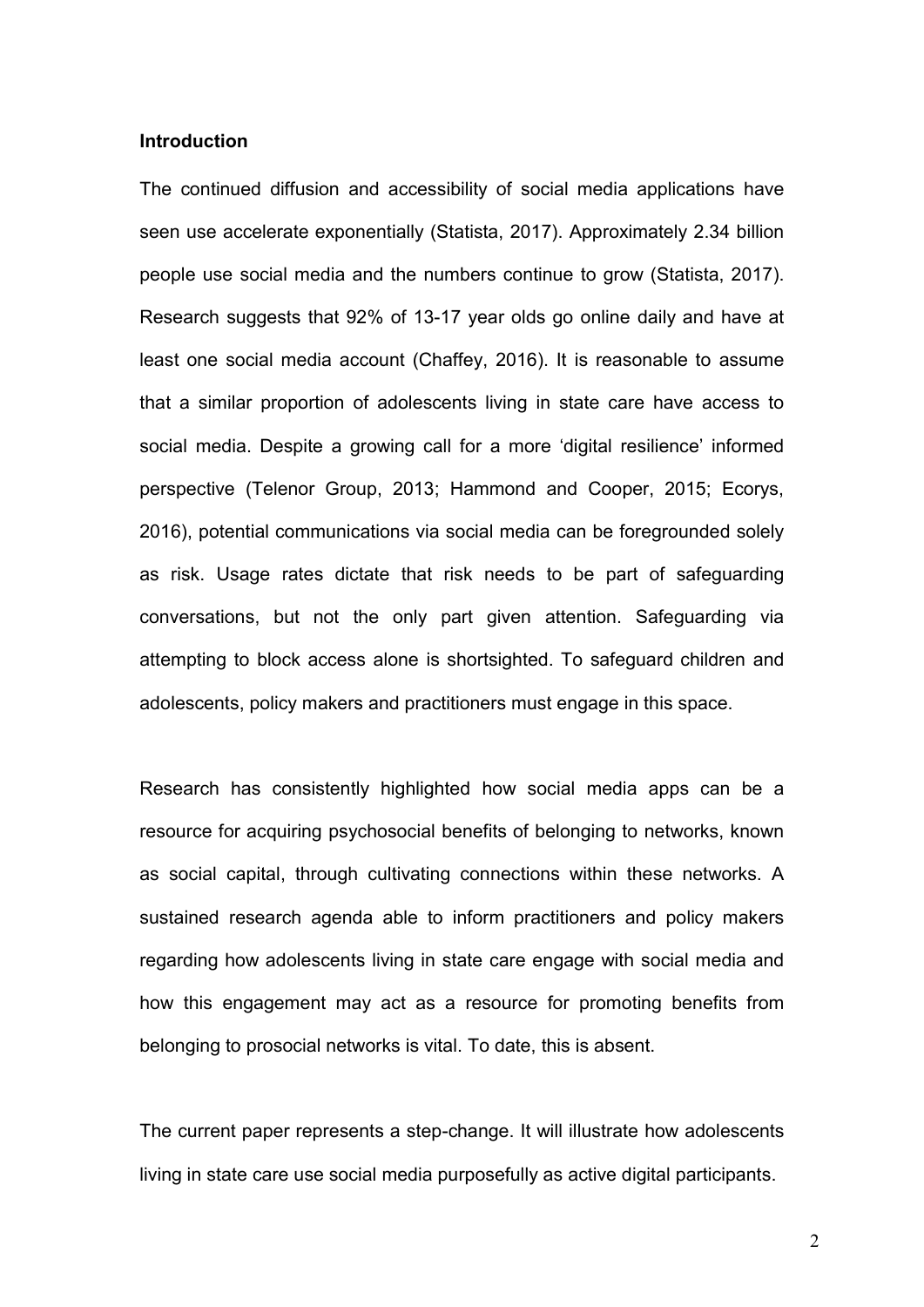The paper starts by outlining fundamental features of social media. The concept of social capital, literature concerning its relationship with social media and the applications of these phenomena to adolescents living in state care are then discussed. The context of the data generation is then outlined. From the analysis of a multi-perspective and multimethod qualitative data set, the potential role of social media in assisting the accrual, and use, of social capital during and beyond one's time in care is illustrated. The paper concludes by offering expansive ways for social policy and social work practices regarding social media to be underpinned by offline best practice ideas.

# What is social media?

Broadly speaking social media platforms are internet-based storehouses of user generated content/data. These are accessed through a person (user) creating a profile and accessing an account. Profiles are linked to users and display information about them. Social media platforms rely on users becoming part of other users' online social networks. This is achieved by accepting requests or by requesting to join the networks of others. Users can choose different levels of privacy, limiting who can and cannot view different elements of their profile.

As there is a dearth of research regarding how adolescents living in state care use social media, the following sections will consider social media usage by adolescents more broadly. This knowledge will then be translated to existing literature regarding adolescents' experiences of living in state care.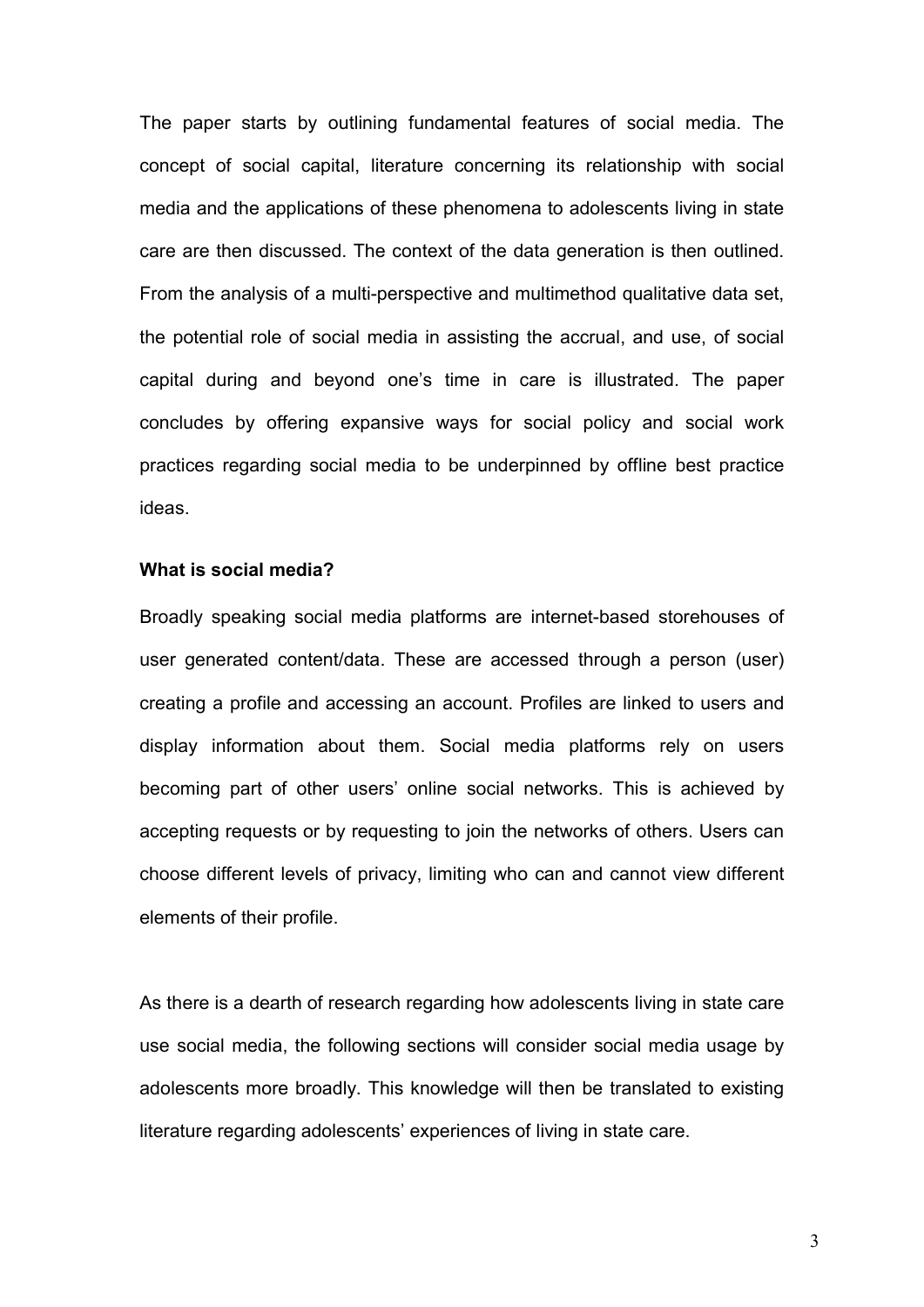## Social capital and social media

Research on the use of social media to form, maintain and extend a range of relationships suggests accessibility to social capital is enhanced via social media use. Social capital is an approach to examining the psychological and social benefits engendered through individual's social networks (Bourdieu, 1983; Coleman 1990; Putnam, 1995). Social capital research is an expansive area. Of particular interest to this discussion are the 'network' elements of the concept. Namely: the 'linking' of contacts to formal structures and organisations that may assist with opportunities and personal progression; the 'bonding' of fragmented social life; and the 'bridging' of communities to those beyond people's immediate physical and psychosocial environment (Putnam, 1995). The application of social capital to the experiences of adolescents living in state care is underutilised and largely absent in relation to personal transitions. The application of social capital to social media is however more established.

Steinfield et al. (2008) use two elements of Putnam's (1995) formulation of social capital to differentiate the types of social capital gained from engaging with social media, in particular Facebook, using a friend typology. They suggested that bonding social capital was a feature of 'real friends' found in tightly-knit, emotionally close relationships. For example, family members and highly valued friends. Whereas bridging social capital was a feature found in 'Facebook friends'. These were typified by: "…loose connections between individuals who may provide useful information or new perspectives…but typically no emotional support." (Steinfield et al., 2008: p. 436).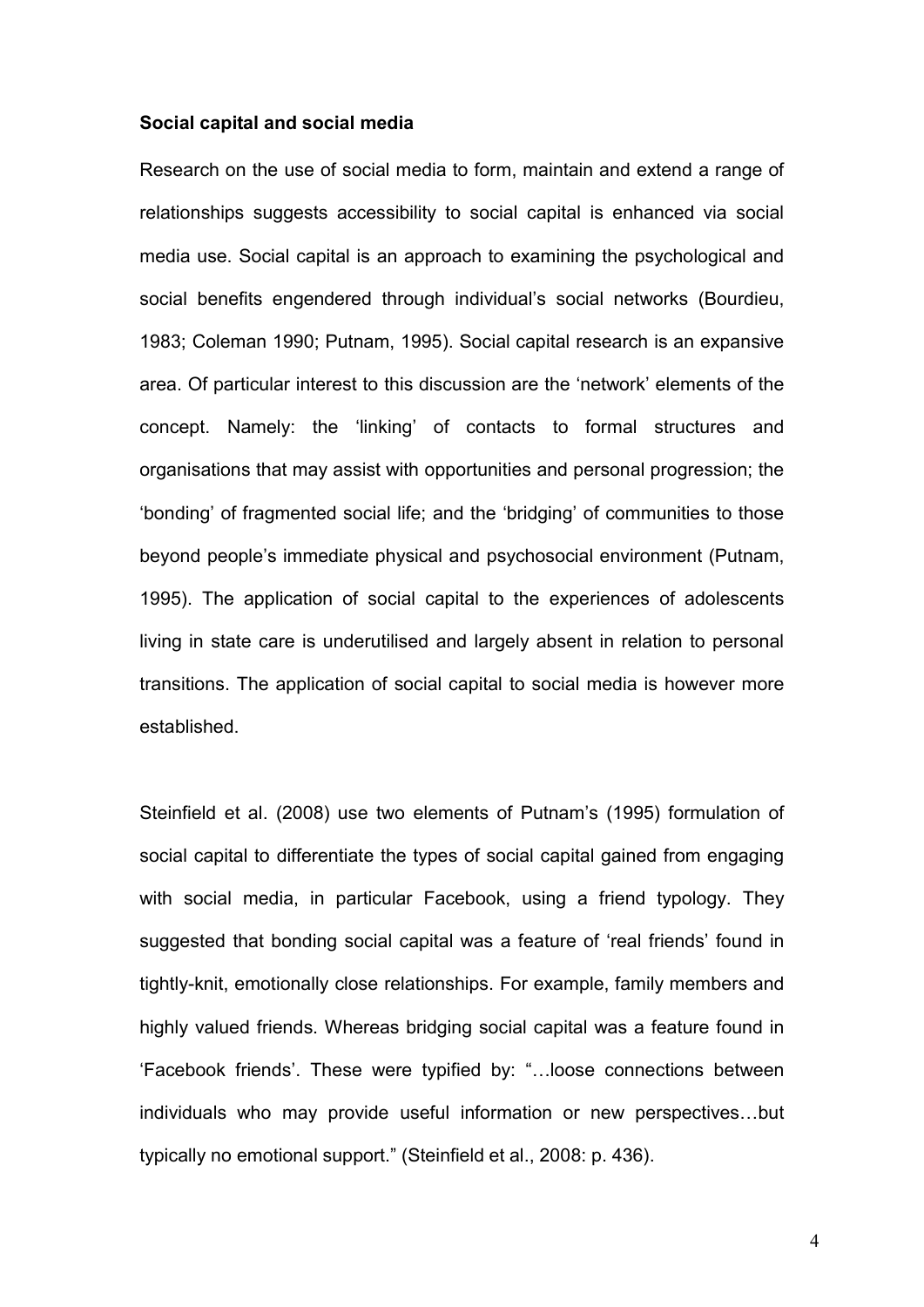boyd (2006) highlighted an apparent difference between 'Facebook friends' and 'real friends' in popular youth discourse. The most striking difference was in terms of investments made to uphold these two friend typologies. boyd (2006) suggested that 'Facebook friends' offered users an imagined audience, guiding behavioural and cultural norms. Whereas 'real friends' were those users reported feeling psychologically closer to and who they were willing to invest more time with to maintain relationships. Ellison et al. (2010) highlighted that Facebook-related communication may serve as a social lubricant. They reported that users may convert weak social ties or 'Facebook friends' into closer ones via sharing requests for support and/or information. Mango et al. (2012) suggested a similar trend; highlighting social media may help adolescents negotiate a psychosocial need for permanent relationships in a geographically mobile world. Such practices are likely to be of use to adolescents in state care, a population frequently reported as needing additional support to make important societal, developmental and carespecific transitions (Stein and Munro, 2008; Butterworth et al., 2016).

The role played by social media tools in enabling the maintenance and promotion of established and newly established social relationships are consistent research messages (boyd, 2008). These types of communication and their benefits are not limited to social media. However, social media does present as an efficient way to maintain and/or generate social capital and one popular amongst adolescents.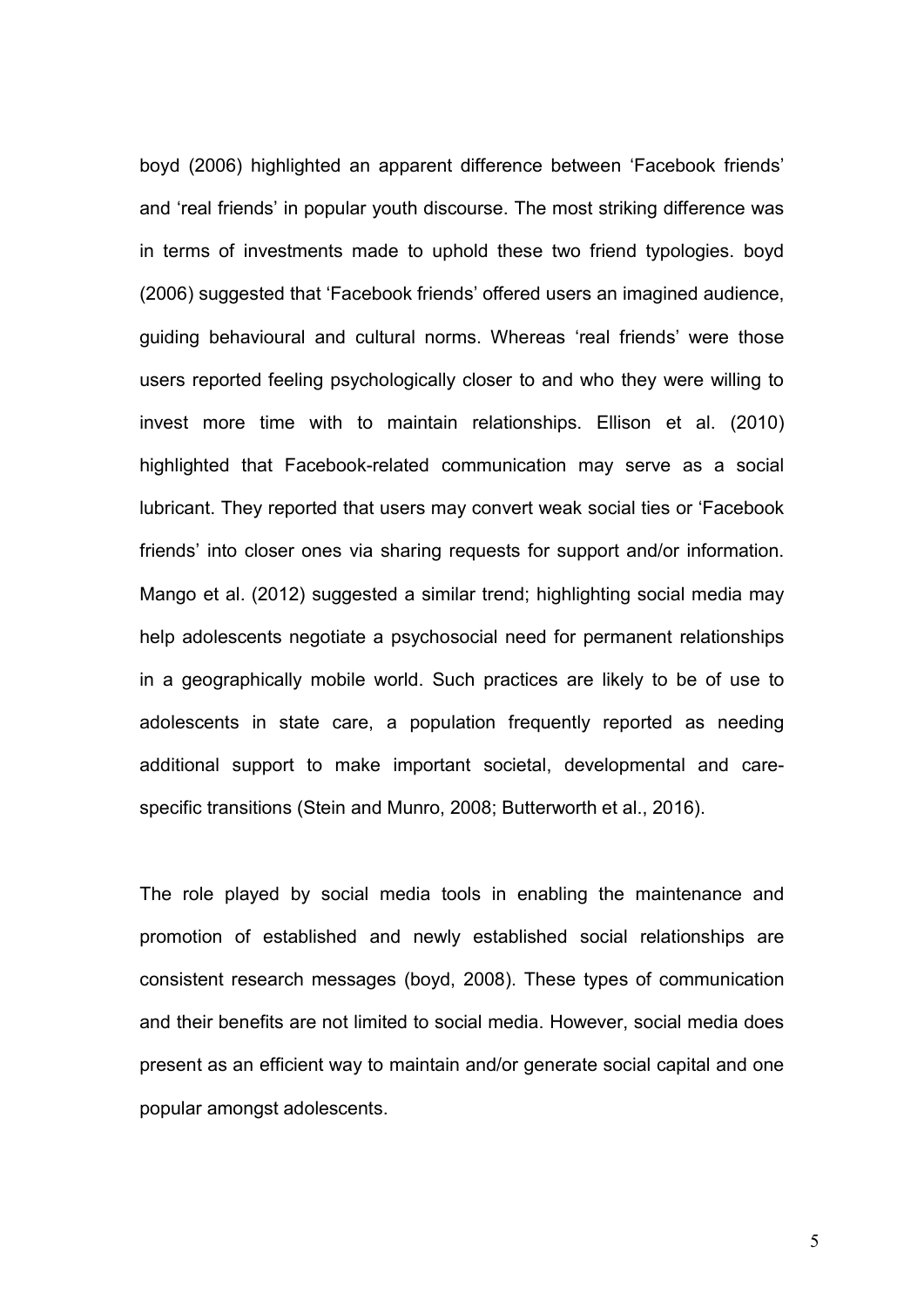# Translating existing knowledge of social media and social capital to adolescents living in state care

The majority of knowledge regarding social media usage and social capital cultivation emerges from research with United States (US) undergraduate students. Using this knowledge base is problematic due to differing everyday life experiences. Guadagno et al. (2013) begin to demonstrate the applicability of existing evidence around adolescent's uses of social media and experiences of social capital. Surveying participants (n=303, 237 US undergraduates and 86 homeless young adults), Guadagno et al. (2013) highlight similarities between groups in terms of the ubiquity of, and use of, social media to stay in touch with friends. However, they indicated that undergraduate usage could be characterised as recreational, whereas homeless young adults tended to be more purposeful. This purposeful trend was replicated in Humphry's (2014) Australian sample of homeless young adults. Humphry (2014) characterised her samples' goal-directed use as seeking psychological proximity, support and physical shelter.

Homelessness is a significant issue for adolescents transitioning from state care (National Audit Office, 2015), as is residential instability (Sinclair et al., 2007). Social media enables the creation and maintenance of larger, diffuse networks from which to draw a range of physical and psychosocial resources. Such a feature is likely to be of use to adolescents experiencing transitions within, and beyond, state care. In their work, which utilised computer simulations in relation to residential mobility and socio-economic conditions, Oishi and Kesebir (2012) suggest optimal social networking strategies.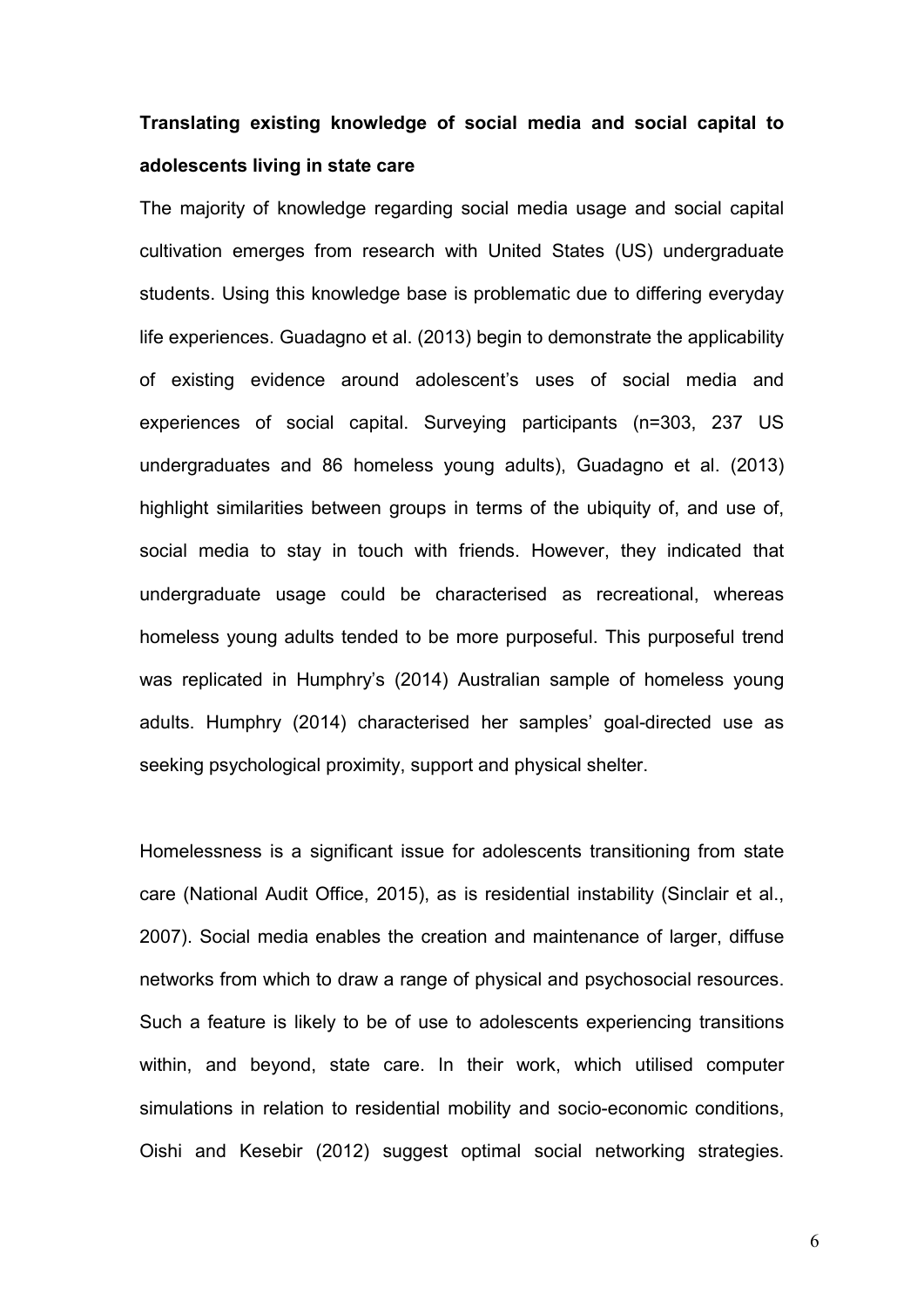Despite being based upon a sample experiencing differing life phases meaning optimal strategies for specific life phases is obscured (N=247, mean age 31.11 years,  $SD = 11.81$ , range  $15 - 81$  years), they concluded that when residential permanency is stable, a small number of deep contacts are optimal. Conversely, when residential stability is not guaranteed, broad social networks with shallow ties are beneficial (Oishi and Kesebir, 2012). The applicability of the 'optimal' strategy suggested by Oishi and Kesbir (2012) to adolescents experiencing state care requires a more situated consideration.

A rare example exploring the perspectives of adolescents in state care towards digital media (encompassing social media) is provided by Sen's (2016) exploratory work with ten adolescents. Through a series of interviews Sen (2016), concluded that his sample's digital media usage was largely similar to that of their peers. The work called for more research to observe digital practices during transitions and lacked the situated perspective of social care professionals examined elsewhere (Hammond and Cooper, 2015).

Physical and psychosocial isolation are frequently reported by adolescents experiencing episodes of care and during transitions, within and beyond, state care settings. A wide body of research evidence suggests that social support whilst in, and beyond care, has the potential to increase successful outcomes during the life course. However, far from homogenous, the social networks of individuals in state care can become shattered by frequent placement moves (Dixon, 2007). In focusing on adolescents experiencing adolescence in state care, the role social media may play during the negotiation of compressed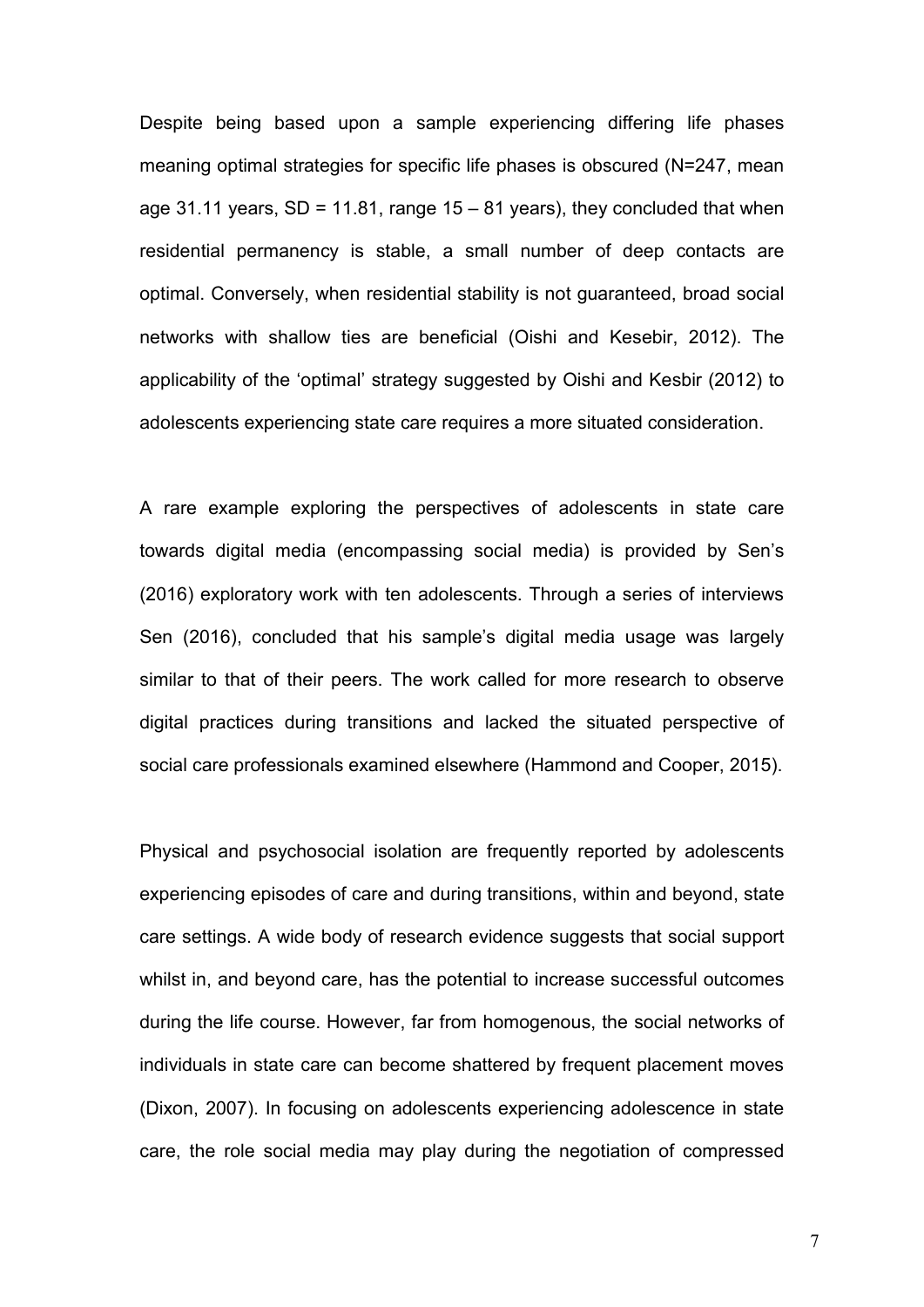and accelerated physical (within and beyond state care) and psychosocial, developmental transitions, emerges.

Research indicates social media may contribute; to increased self-esteem and mental well-being (Best et al., 2014), perceived social support, act as a safe space for identity experimentation (Best et al., 2016), help the maintenance of positive peer relationships and assist physical and psychosocial transitions (Yang and Bradford-Brown, 2013). Clearly, the potential benefits of social media apps for a population frequently reported as feeling; worthless, depressed and isolated (Fahlberg 1995; Stein and Munro, 2008) warrant examination.

Where instantaneous digital communication exists, offline vulnerabilities and complexities permeate, but these risks need to be more fully understood. Fursland (2010: p.1) described social media as "…emotional dynamite…" in relation to tracing and reunion in cases of adoption. Emotional combustibility is not limited to adopted adolescents. Neither are the ways to engage with adolescents to promote their online 'safety fuses'. For social work policy and practice with adolescents, it is imperative that we rapidly begin to think, talk and do differently (Livingstone et al., 2011; Davies et al., 2014). This alternative perspective must be informed by a body of research currently lacking. This paper aims to address this gap by exploring how adolescents are experiencing social media utilising data from a four-year long participatory study. The Digital Life Story Work (DLSW) research programme explored ways in which digital media (including laptops, Smartphones, camcorders and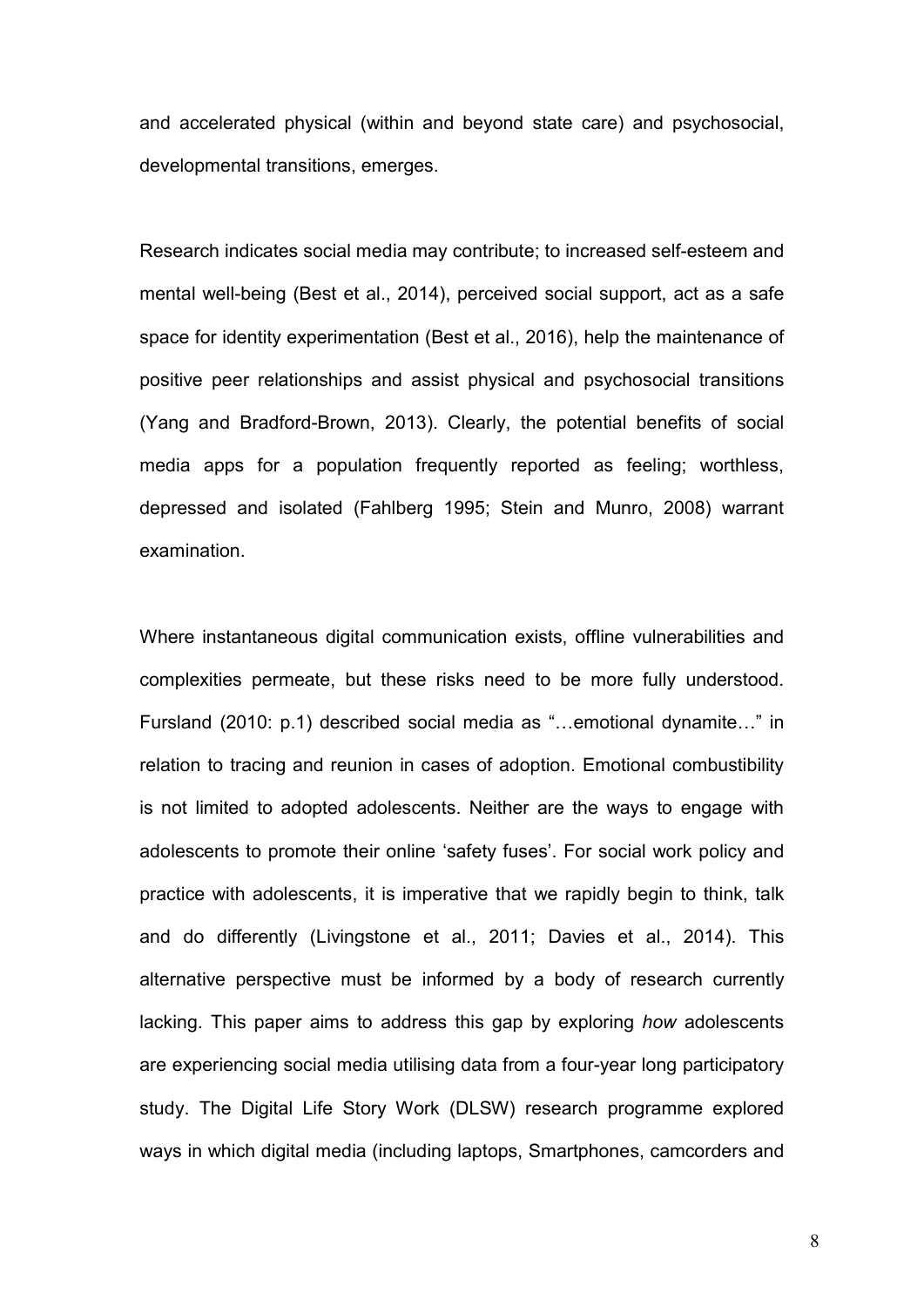the internet) may encourage adolescents living in state care to engage in selfreflective dialogues (Hammond and Cooper, 2013; Hammond, 2016; Hammond and Cooper 2016). Because of the digital nature of the DLSW programme, conversations regarding adolescents' use of social media with their peers, SH (lead author) as the present researcher, and social care professionals were frequent. This data provides an opportunity to explore how adolescents living in state care use social media, and additionally their perspective on this use and those of the professionals in these settings.

## **Method**

This paper is based on the analysis of various forms of data gathered during seven months of fieldwork within a four-year Digital Life Story Work (DLSW) research programme. This research took place across four residential care settings in England. Fieldwork visits aimed to facilitate and explore stakeholders' (adolescents and residential social care professionals) engagement with, and use of, digital media (including laptops, Smartphones and camcorders). An ethnographic methodology situating people as active agents, engaged in the construction of experience and meaning, was embedded within the DLSW programme. Consequently, fieldwork visits explored the dynamics of everyday situated relationships and lived experiences. The fluidity of context and topic resulted in a multi-perspective (adolescents and residential social care professionals) and multimethod qualitative approach being used. The range of participants and research methods enabled a robust and holistic account of the situated complexities of the everyday experiences of social media usage within, and across the care settings, to be constructed.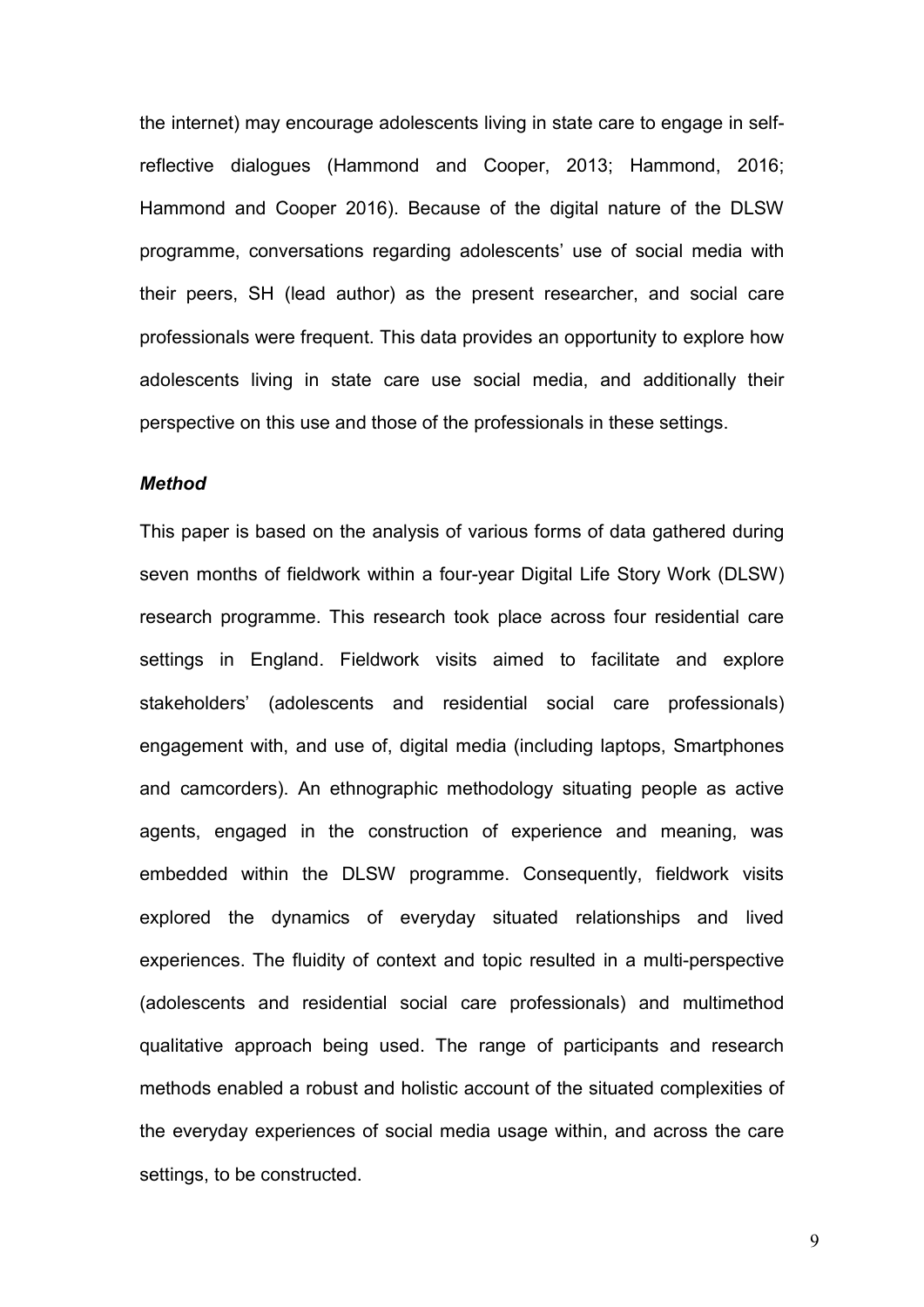This inductive approach generated a data set which consisted of: reflective fieldnotes from focused participant observations; and transcripts from: situated ethnographic conversations, focus groups, semi-structured interviews and in-situ recordings of conversations stimulated by the adolescent's use of their social media accounts during DLSW facilitation sessions. DLSW facilitation sessions involved SH (as researcher) working with adolescents to upload content (including webcam dairies, old and recent pictures) from their everyday lives to a bespoke private web tool. During such sessions, adolescents tended to have their social media profiles and the DLSW web tool open simultaneously, browsing interchangeably between them. This methodological approach enabled the researcher to construct an understanding of the broader significance of social media in the local contexts.

# **Participants**

Ten adolescents living in state care (6 males and 4 females,  $M$  age = 15.3 years, age range: 14-18 years) and a total of 35 residential social care professionals (ages not sought) were recruited. The total sample (N=45) was taken from four residential homes across England. The homes were a mixture of state-run and independent sector providers. Managers self-identified these homes as mainstream children's residential homes.

## Ethical considerations

The DLSW programme sought to use digital technologies to stimulate the sharing of self-reflective life narratives by adolescents living in residential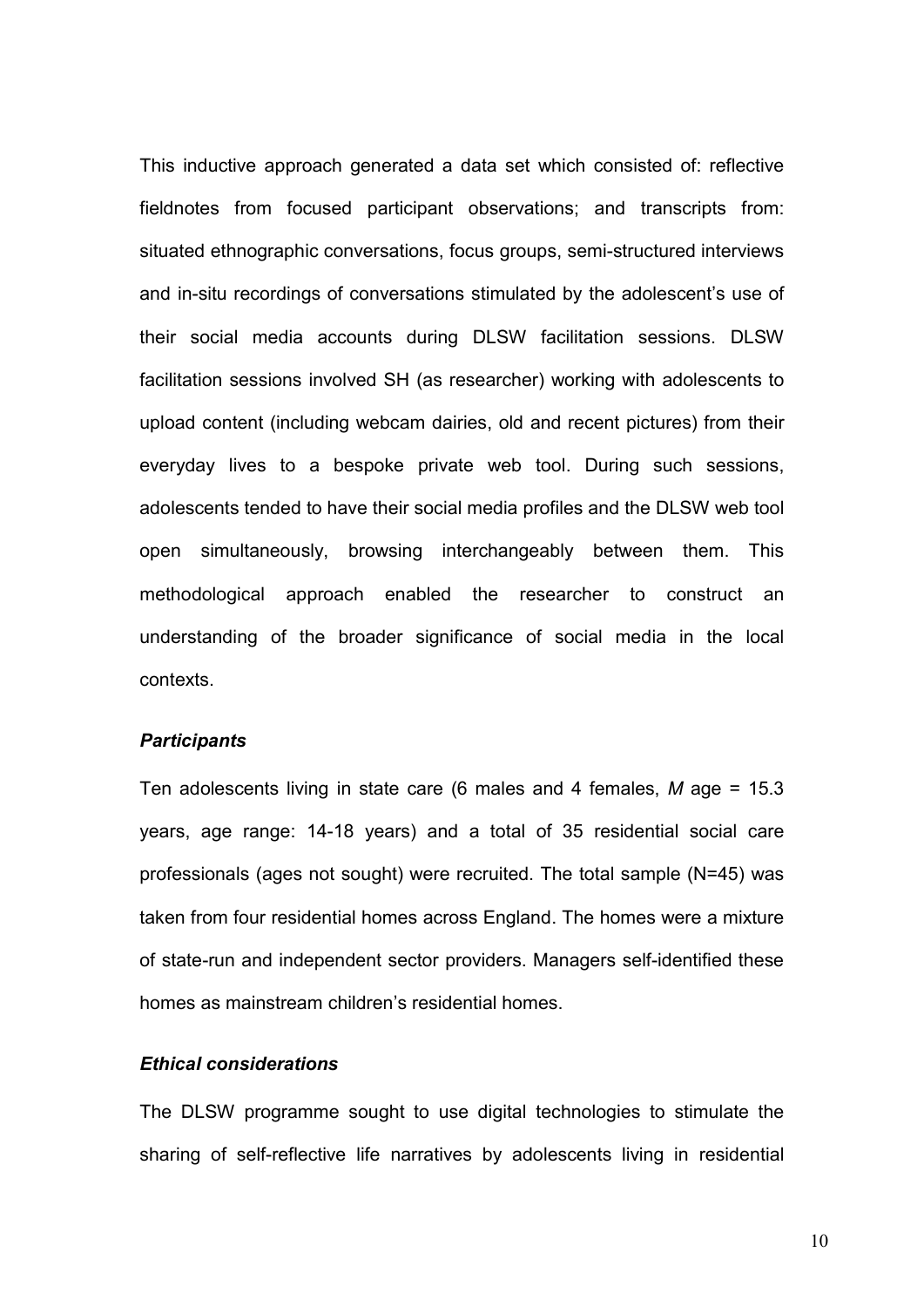settings in the context of supportive relationships (Hammond and Cooper 2013; Hammond 2016). Ethical concerns for such a study were paramount. These considerations encapsulated those concerned with the 'doing' of the project (i.e. potential for inappropriate content to be created and shared) and its 'research' element (i.e. who should and could provide informed consent and issues around; anonymity and confidentiality). These elements were further sensitised by the emotive ethos of life story work and the residential state care context. Ethical approval was gained from the lead author's departmental ethics committee and the state care providers' research governance processes. Informed consent was gathered from relevant residential home gatekeepers, residential social care professionals and innovatively from adolescents themselves via the use of short Participant Information Clips (Hammond and Cooper, 2011). Participants were repeatedly made aware of the in-situ recording taking place during the implementation of the DLSW resources. Participants were informed that identifying details would be replaced with pseudonyms, as is the case in this paper. Where the potential to identify participants within other publications exists, alternative pseudonyms have been used.

# Analytical procedure

Analysis was informed by a social constructionist framework. The 7 months of fieldwork consisted of 186 visits across the four care settings. The primary author's reflective fieldnotes from each visit were reviewed for references made to the use of social media. The fieldnotes contained reflective content whilst indicating topics discussed and activities undertaken during each visit. Reviewing the fieldnotes enabled the researcher to identify visits in which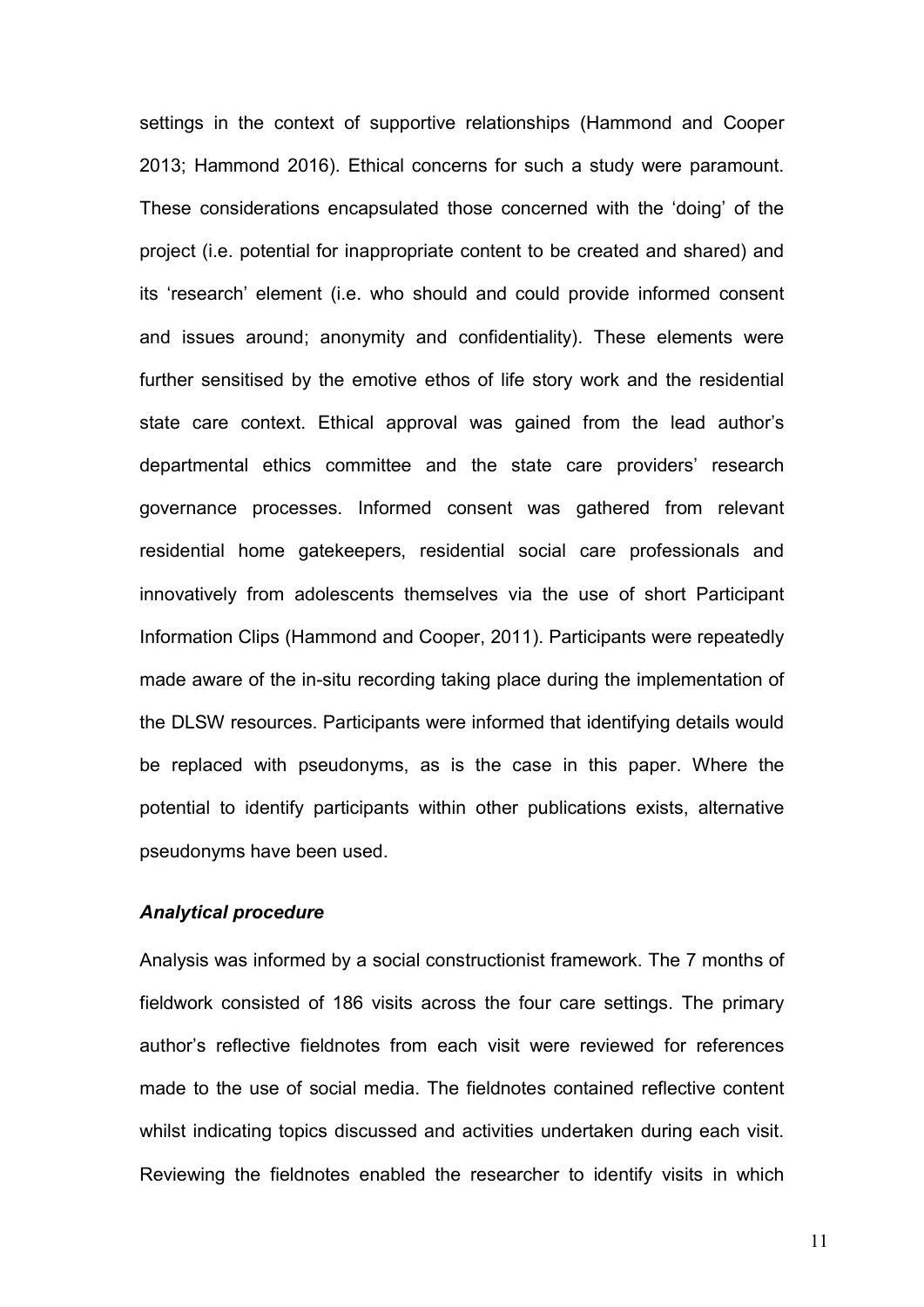conversations around social media occurred, directing analytical attention to relevant transcripts. The transcribed data relating to these fieldnotes were then reviewed with particular attention to social media. Following an initial identification of 125 relevant visits, a further 13 visits were removed leaving a data corpus of 112 visits. Relevant transcripts were then imported into Nvivo, to assist the structuring and analysis of the data set.

A data driven or 'inductive' thematic approach was employed (Clarke and Braun, 2013). This meant that after reading and re-reading transcripts, initial codes were created, revisited and then themes developed from the grouping of codes. In this way, themes were identified as emergent from the data set rather than being theoretically driven. These themes are articulated with theoretical insights and related literature to draw out their significance for policy, practice and to inform future research trajectories.

# Analysis and discussion

Across the data three major themes emerged contacts as currency, promoting and protecting the self and transitions. Extracts illustrate each theme with discussions of their implications for policy and practice before conclusions are presented.

## Theme 1 – Contacts as currency

For adolescents in state care maintaining connections or re-connecting via social media was experienced purposefully. Many adolescents talked about 'how many friends/followers' they had. The theme contacts as currency contained the connotation that those outside the immediate state care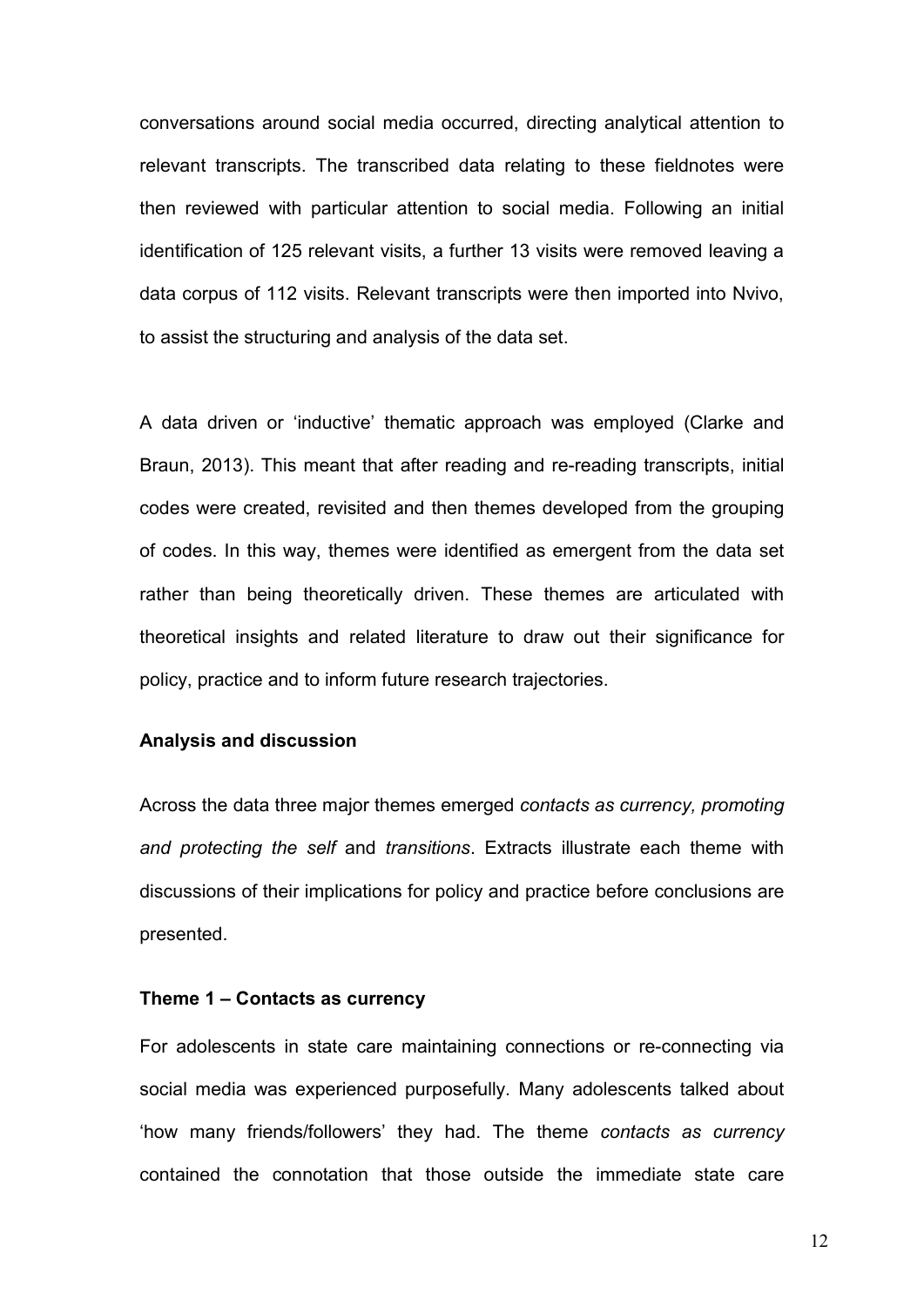environment and, indeed state care itself, were a more precious commodity. As with any economy, how the differing types and numbers of contacts in one's network were valued were effected by outside influences. In this theme, 'market forces' influencing availability and the 'value' of contacts were linked to attending school, placement stability and the number of potential local competitors.

## Extract 1:

"Am not being friends with no one else from ere cos cos they'll probably nick my friends off here… I got a hundred and one friends on ere I have… I'm urm I'm crashing round one's later I am…"

Ian (17)

DLSW session: Ian, also present Steve, Robert and researcher

The contacts as currency theme contained the notion that, connecting and socialising with contacts beyond the local residential care context was something to be sought. Extract 1 illuminates a strategy deployed to protect the availability of 'goods' (social or otherwise) from local competitors.

Given Ian is likely to have experienced impaired levels of care in his life, an uncertainty about the availability of future social support is not surprising. However, taking this protective approach might reduce, rather than protect the accessibility of social capital. Providing a more concrete example, homelessness is often experienced by adolescents transitioning beyond care settings (National Audit Office, 2015). As such, Ian's ability to 'crash' or live for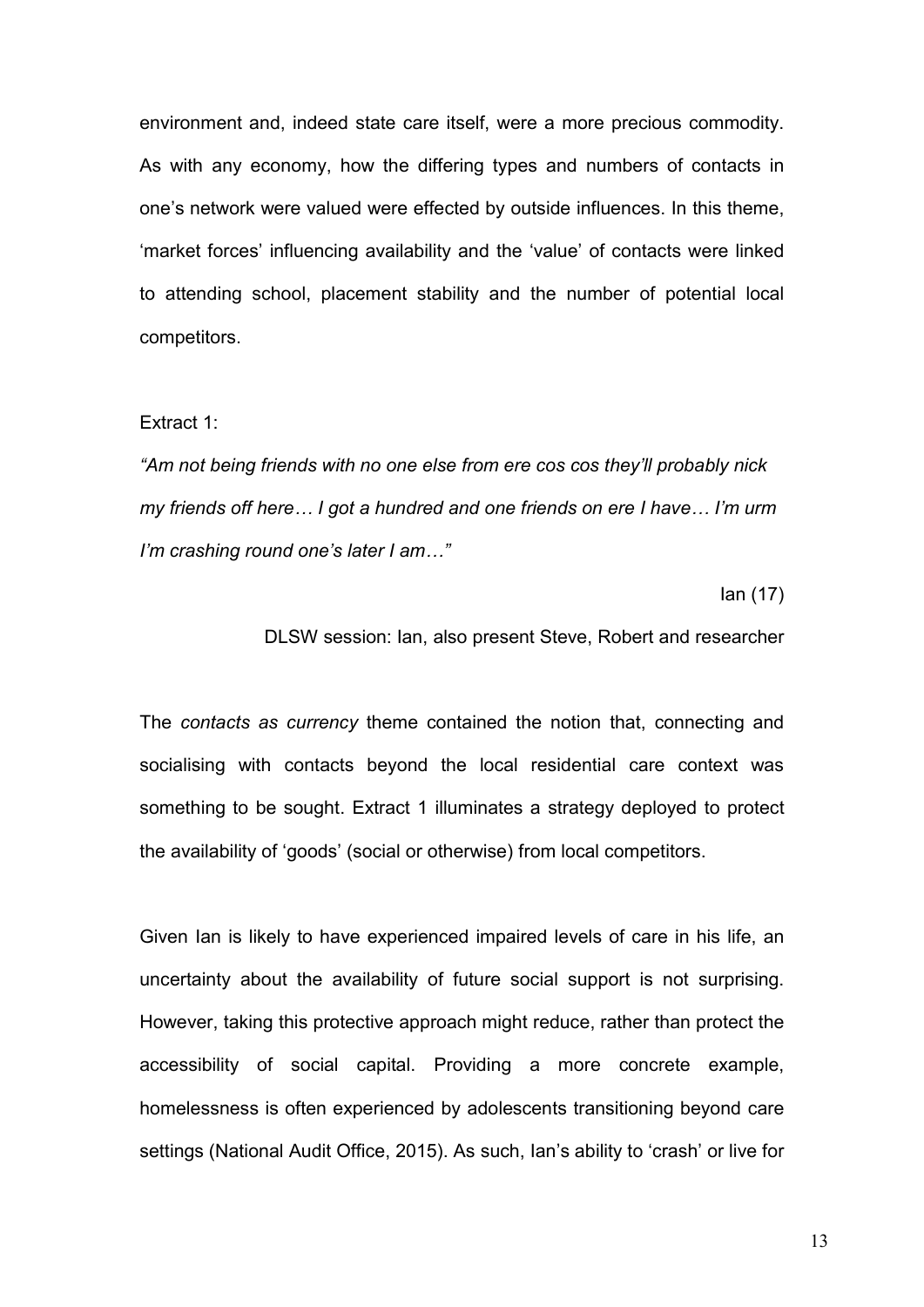a period of time at a mutual friend's house is likely to be reduced if he had added more peers from his immediate local residential context. By not saturating his social network with fellow resident's profiles, his strategy may reduce competition for resource from other care home residents. Paradoxically, this approach could have reduced the ability of Ian to benefit from contacts within the networks of others present.

Extracts 2 and 3 are from webcam diaries recorded by Ross (18) approximately two months apart. The sequential nature of the extracts indicates a broadening social network strategy as advocated by Oishi and Kesbir (2012). The potential translation of weak social ties into stronger or closer ones, via a combination of offline and online practices, is also illustrated (Ellison et al., 2010).

## Extract 2:

"…Yeah yesterday I went to my cousin's again… you know it's been quite cool cos I've been hanging around with him quite a lot recently with all his friends... loads of people it's pretty smart... need to add Steve and them lot on Facebook really…"

#### Ross (18)

Webcam upload from DLSW session: Ross, also present researcher

Extract 3:

"…been staying out yeah… been sleeping around my cousin Jim's getting to know Steve… he's on my course …playing on Call of Duty with them a lot had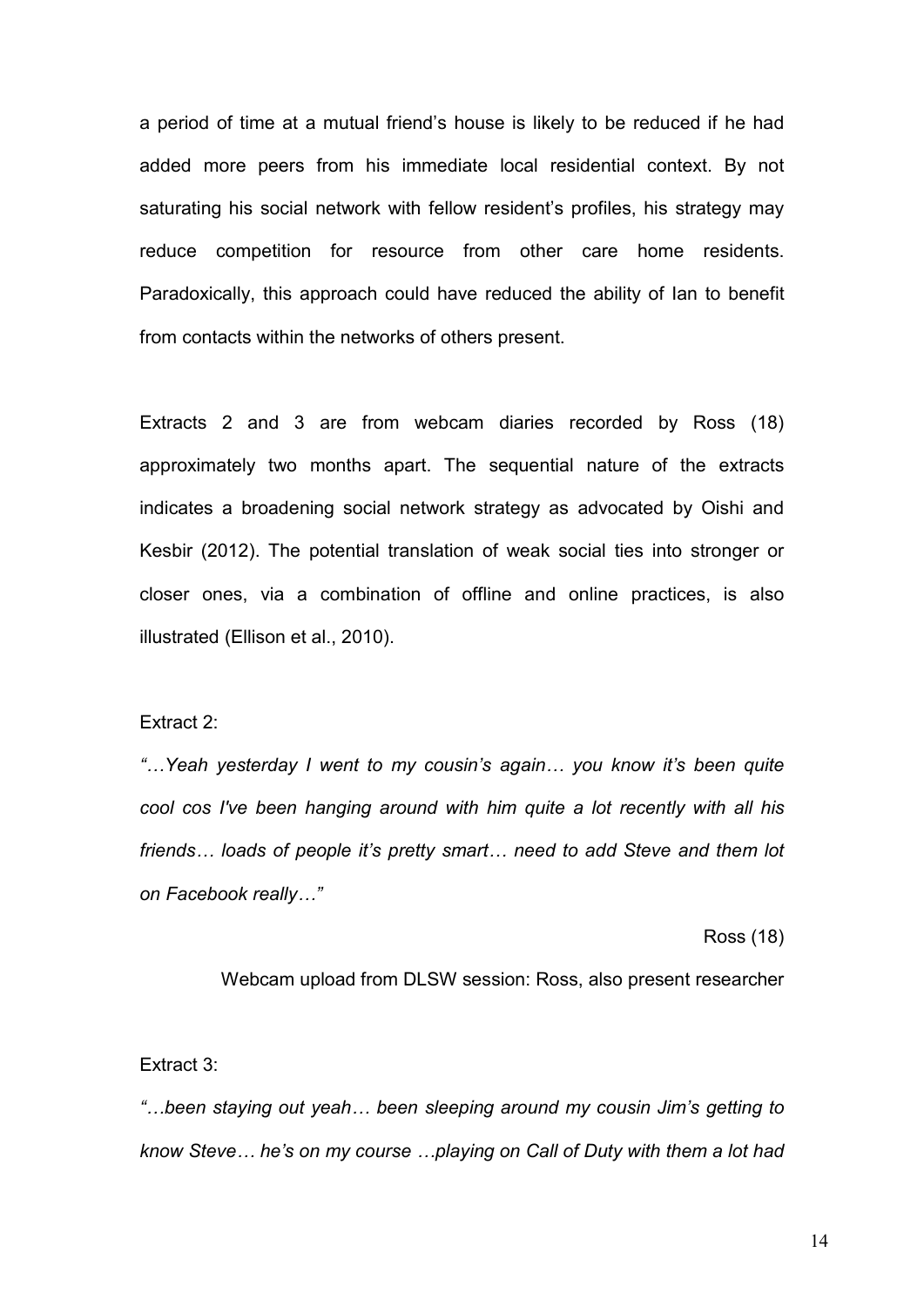a good time with all them and you know they know people like that you know go to college and that…hang on…he's just DM'd [sent a direct message] me…"

Ross (18)

# Webcam upload from DLSW session: Ross, also present researcher

The extracts highlight how Ross' offline and online networks intersect and how offline friendships can be facilitated online. They also begin to demonstrate the different connotations of making peer contact beyond the world of state care as a way to enable further network growth. This is not to deprecate the relationships shared between peers living in state care, but in the context of the contacts as currency theme, contact with those beyond state care was orientated to offer more potential social capital gains. In many ways 'importing' contacts from outside state care was appreciated as beneficial. For populations in state care, the contacts as currency theme indicates how broad social networks with shallow ties with peers beyond state care may be sought and orientated. Similarly, this theme converges and builds upon the trends emergent from previous research (Ellison et al., 2010; Guadagno et al., 2013; Humphry, 2014).

Narrative challenges and stigma facing adolescents in care also find resonance in the contacts as currency theme. In repeat interviews with adolescents placed residentially, Jansen (2010) discusses how the availability of simpler family narratives appealed to her Norwegian sample, with nontypical narratives experienced as stigmatizing. Stigma and shame are issues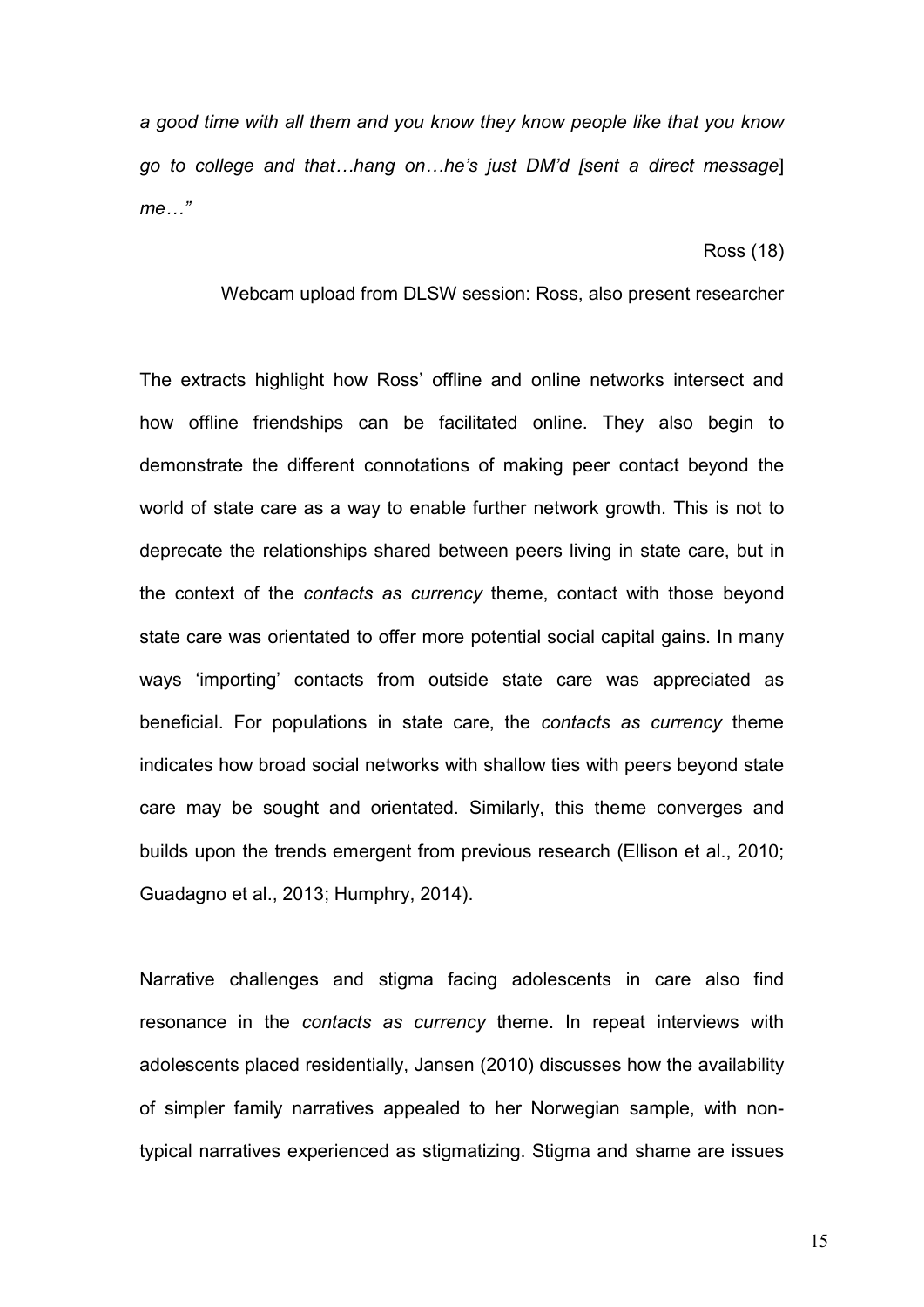described by many adolescents in state care (Rahilly and Hendry, 2014) and reported as particularly strong for those in residential care (Coram Voice, 2015). For the DLSW sample, non-state care contacts may have been experienced as a way to construct a distance from state care and a sense of connectedness with life before it.

As with monetary systems, the value of contacts will differ with supply, demand and competition. Hence, when transitions occur the value associated with different contact types is likely to fluctuate. How transitions from within, (including those across differing placement types) and beyond state care alter how this value is orientated is something discussed further in the *transitions* theme. A strategy aiming to enhance social capital provision via broad social networks with shallow ties and peers beyond state care is likely to be experienced professionally as problematic (Hammond and Cooper, 2015). How such networking approaches might operate for adolescents living in state care, stigmatised as particularly 'at-risk', is now explored.

# Theme 2 - Promoting and protecting the self

Popularity is frequently seen as a prominent concern of adolescents. Social media profiles display the number of contacts in one's network. As Shapiro and Margolin (2014) recognise, for adolescents the size of friendship networks often operate as a popularity point of reference. Popularity is valuable as demonstrated in the contacts as currency theme and online popularity demands a degree of self-promotion. Despite the demands for online display, the need to manage contacts and shield the self from troubling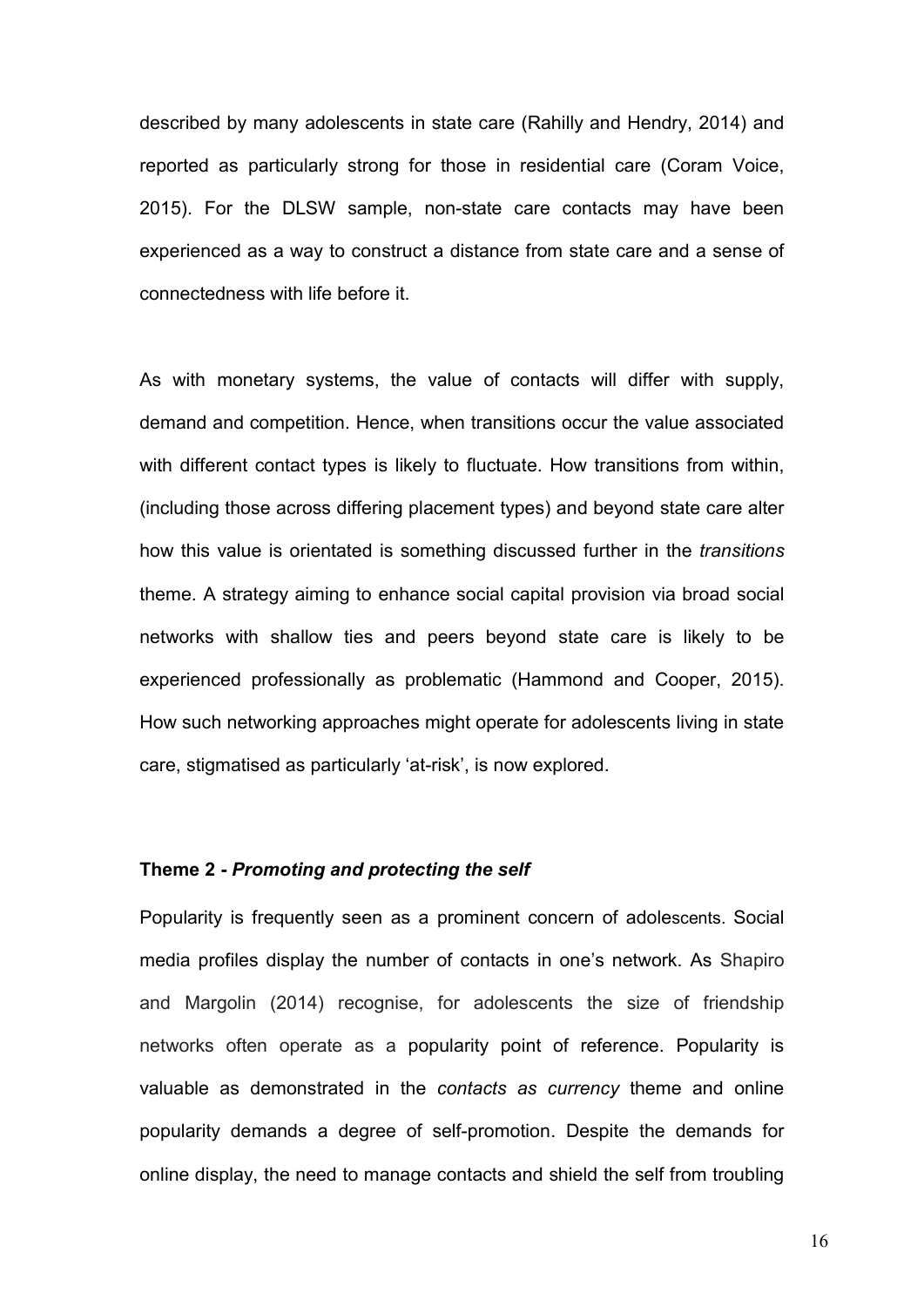connections emerged across the dataset. This played out in different ways and is encapsulated in the emergent *promoting and protecting the self* theme. The theme highlights how adolescents are navigating the psychosocial concerns of experiencing a perceived 'smaller' social network, how they experienced contact with family members, negotiated joining, or not joining, networks occupied by professionals and the challenges of representing a coherent and cohesive online persona.

## Extract 4:

"…Do you want to know how many friends I've got on Facebook? 28 or something. But I know all of erm (pauses) they're my proper friends… I don't add people I don't know…"

Scott (14)

DLSW session, also present researcher

# Extract 5:

"…I have known them, known them for years…..hang on, if, if I find one, I'll find a person, a good friend of mine….she's been one of my best mates for ages…"

Tammy (15)

## DLSW session, also present researcher

The extracts highlight the emergence of the different ways in which adolescents viewed and used social media. Given the myriad of advice informed by prominent 'stranger danger' discourse, conversations regarding the ability to manage one's networks, and therefore perceived risk, were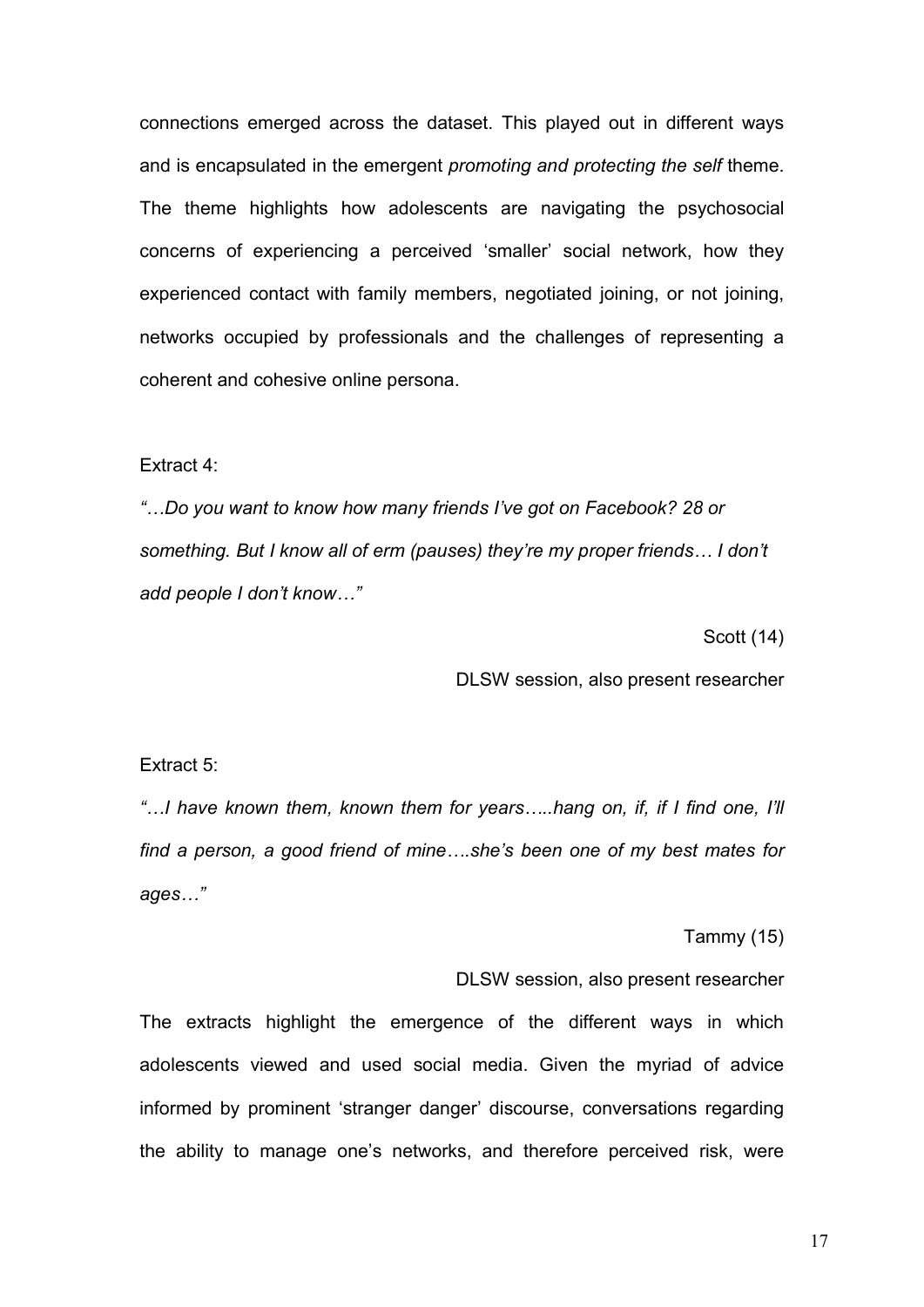frequent. In this theme, adolescents constructed their own networks as smaller than others. These were experienced as a way to circumvent risk and not as a sign of being unpopular. Sen (2016) reported his sample had on average 107 Facebook friends, comparing this to an average of 176 research indicates US students had (Reich et al., 2012). The purpose of the DLSW programme, from which extracts are taken, was not to examine the number of contacts adolescents had, hence this data is not available for comparison. Even so, had such data been available, such a small sample would have made generalisations unfeasible. However, Scott's comments above highlight a more nuanced use of social media. In relation to the at-risk nature of vulnerable adolescents, this theme positioned 'unknowns' as risk.

It is important to recognise that accessing social media in the context of the DLSW programme was undertaken within the residential environment. Analysis presented is driven by data collected in this setting. A setting in which the ability to identify risk means the same risks are manageable and preventable. Such settings are also a context where adolescents have repeatedly reported feelings of loneliness and isolation (Dixon, 2007). Scott's apparent smaller network may have allowed him to generate feelings of psychological closeness associated with social capital gains from communication with 'real friends' (boyd, 2008). In agreement with previous research (boyd, 2008; Subrahmanyam et al., 2008; Sen, 2015), the use of social media to stay in contact with people known to adolescents was extremely prevalent and experienced as important. Extract 6, taken from a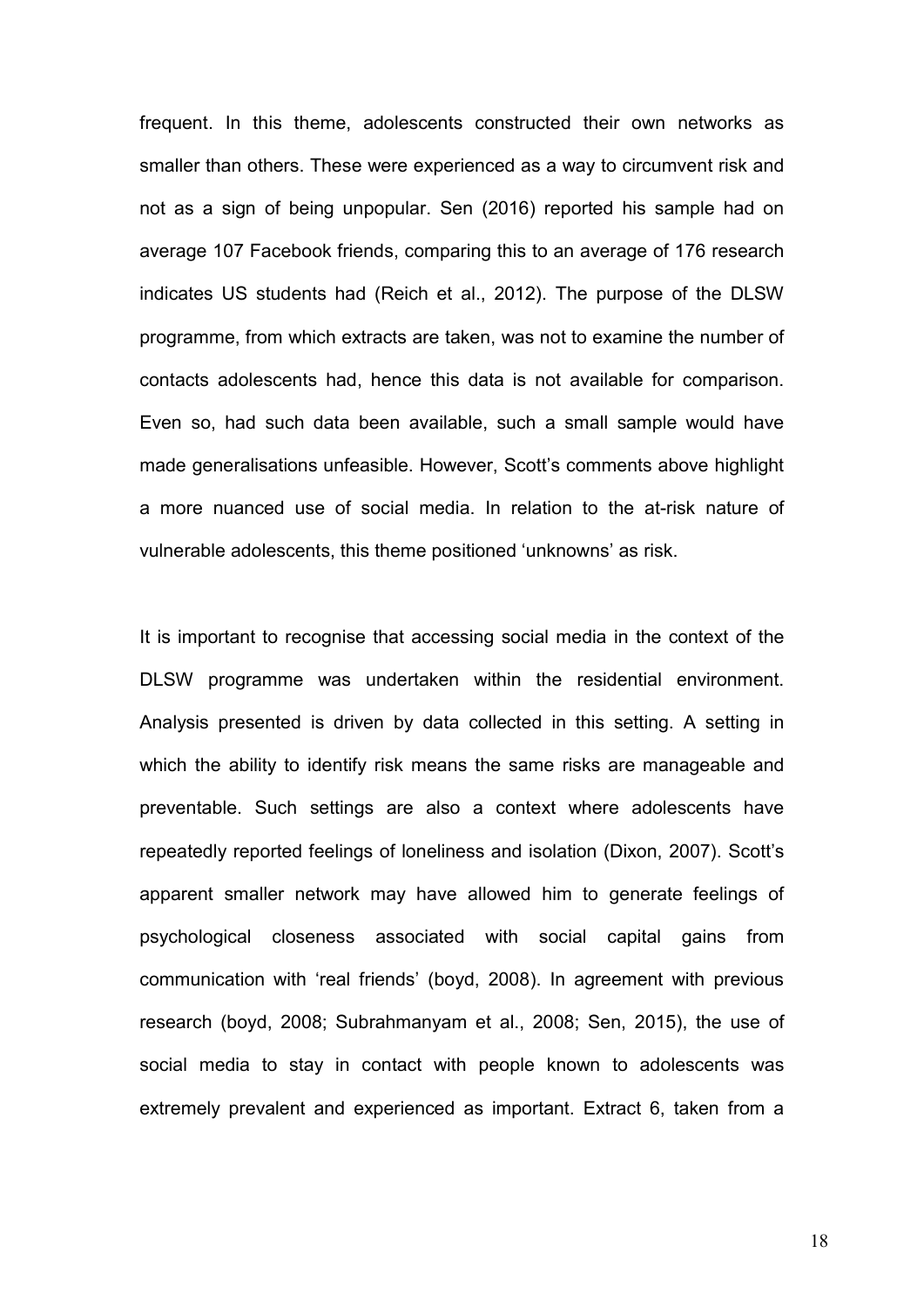conversation in which Sal (14) is showing the researcher contacts on her Facebook profile, illustrates this.

Extract 6:

"...talk to my family my family [clicking on the 'friends' button showing the profiles of her contacts] My niece…My home girl Laura.. My old foster carer… Wait there... My sister's best friend ... my sister.. my older sister... urm my brother's missis…. my er Laura's boyfriend my Sister's boyfriend err my brother …. Got a new tattoo has he? …"

Sal 14

DLSW session, also present researcher

In extract 6 Sal demonstrates how she uses social media, like the majority of its users, to keep up-to-date with posts from her friends, and in this case, also her family. In the context of state care, contact of this nature may play out in numerous ways due to differing complexities. Professional's views on such networking are frequently heard (Fursland, 2012; Hammond and Cooper, 2015), the voices of the adolescents themselves has been noticeable via its absence. Regardless of Sal's experiences of state care and her relationships with those outlined, by keeping up with the everydayness of life events, a sense of being bonded to contacts can be maintained via interactions prompted by social media postings.

The promoting and protecting the self theme also contained instances where professionals had made attempts to add adolescents' profiles to institutionally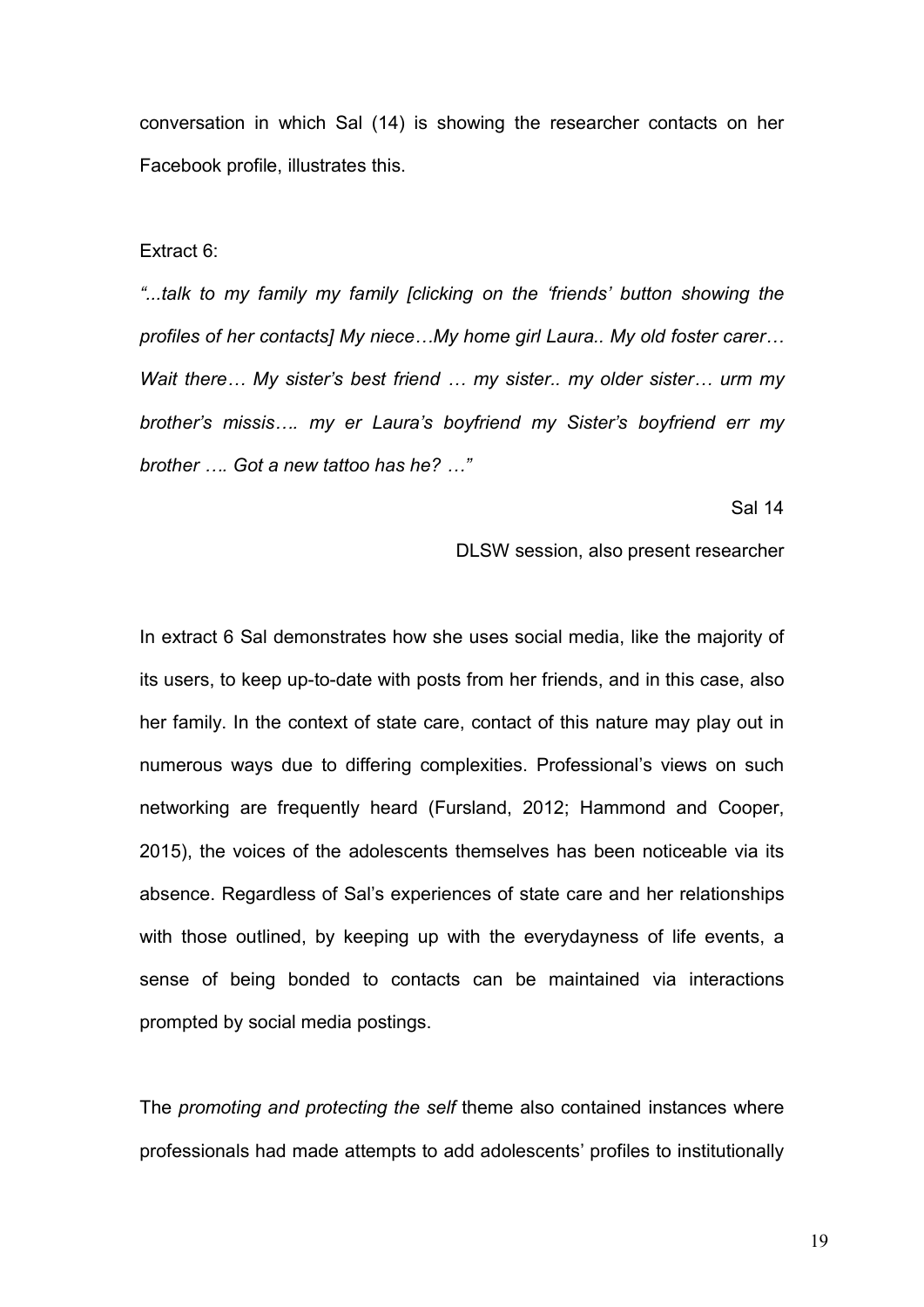created social media accounts. Data highlighted staff member and adolescents' perspectives and reactions to this practice in relation to how each sought to negotiate this contact.

## Extract 7:

"…They were putting some really horrible stuff up on it so rather than ban them …. Obviously you can't monitor the kind of chat bit but even if we can't can't see what they're chatting about it makes them think twice before putting something rude on it…"

Chloe (Home manager)

Staff focus group

In line with the findings of Berridge et al. (2012), residential homes in the DLSW research programme were very concerned about how best to monitor internet use. Therefore, although attempts to reduce risk via an online presence had been made, the risk of the instant messenger function or 'chat bit' (which enables private content to be sent between users) persisted.

Regardless of their risk management orientation, digital safeguarding strategies can be interpreted in a variety of ways. How strategies are received are influenced by wider social, cultural and psychosocial experiences. This element was mirrored paradoxically in adolescents' reactions to attempts to 'add' or 'follow' them via social media in the promoting and protecting the self theme. As the following extracts illustrate, adolescents had differing ways to navigate this contact when interpreted as a monitoring activity.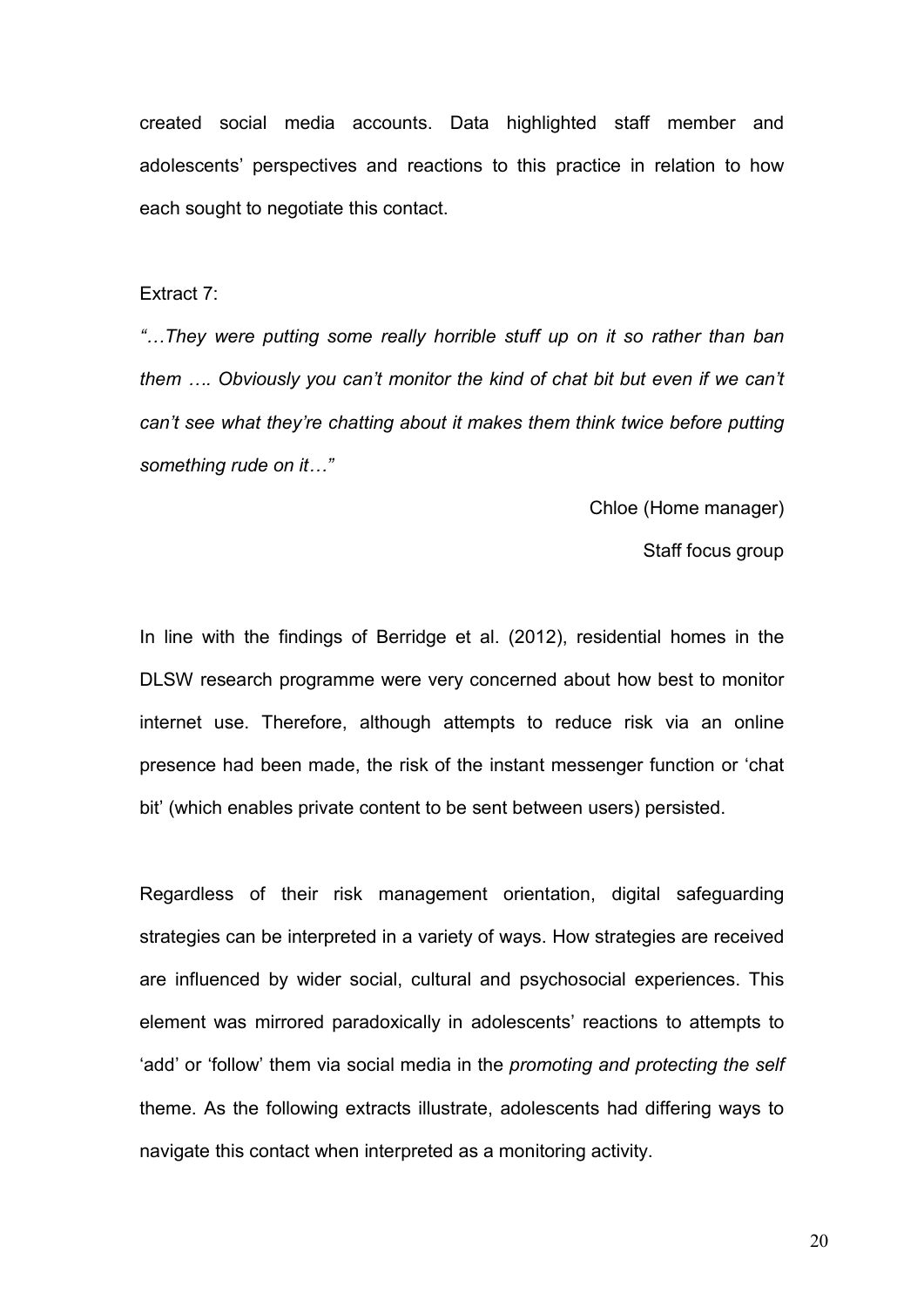Extract 8:

"…they tried adding me and I just declined it (laughs) … I don't exactly want them knowing my fucking business…

Chelsea (15)

Adolescent Focus Group

Extract 9:

"… I've got two profiles.… one they know about and I use like properly and one I've got hundreds of friends on…"

Natasha (15)

DLSW session, also present researcher

Social media can make visible aspects of social life that users can spend time trying to avoid. For adolescents living in state care, adding an organisational/professionally run profile highlights a connectedness to experiences of state care that may not always be desirable. From a sociological perspective, adding such a profile may be akin to spoiling ones' identity, leaving oneself open to experiencing stigma (Goffman, 1963). Experiences of shame resonate across the state care system (Rahilly and Hendry, 2014; Coram Voice, 2015). For Chelsea and Natasha, adding a profile that was overtly a residential home, would have opened their online identity to becoming spoilt. Something, they were protective of and keen to avoid.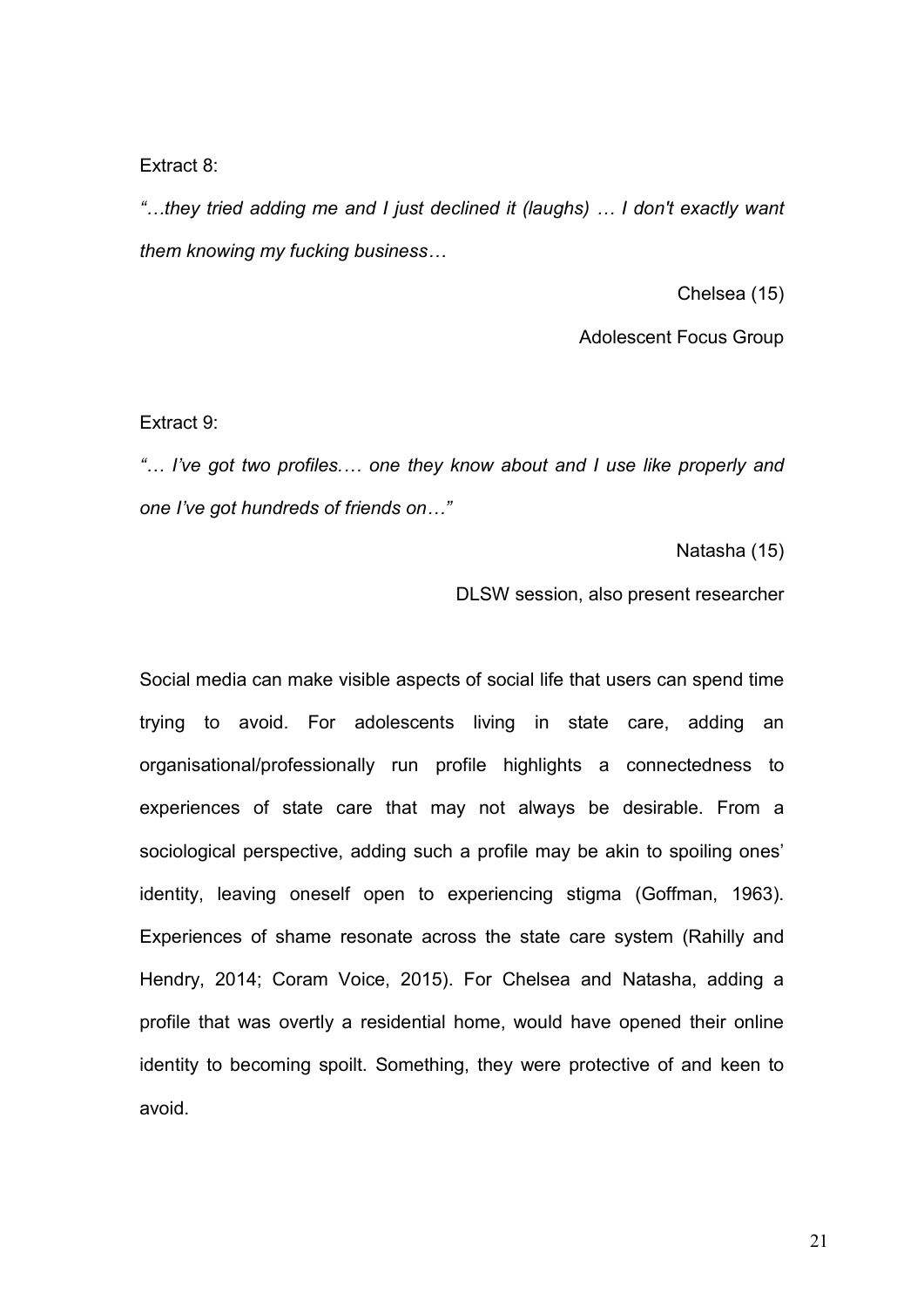Interacting and continually representing and re-representing one's self via social media are not unique features of adolescents in state care. Choosing or not choosing to add colleagues/peers, 'pruning' contacts, deleting embarrassing photos or social media profiles ahead of job interviews, highlights the growing awareness of online self-presentation. Ironically, Chelsea and Natasha were in many ways protecting their online privacy, something that adolescents are actively encouraged to do.

In line with Ballantyne et al. (2010) and Sen (2016), extracts 8 and 9 highlight that adolescents can be very protective of their online privacy. It is the conceptualisation of what is meant by privacy that can differ between stakeholders. In extracts 8 and 9, this worked to distance online representations of self from state care, but not all attempts by carers to 'add' or 'follow' adolescents via social media were interpreted negatively. This will now be explored via the transitions theme.

## Theme 3 - Transitions

Though not a homogeneous group, adolescents in state care tend to experience a great deal of placement instability (Sinclair et al., 2007). Frequent moves dislodge and disrupt connectedness. For adolescents living in foster or residential care transitions beyond care may be permanently on the horizon. Alongside moves to prolong and assist transitions into adulthood, evidence of the need for psychosocial support, effectively someone to show adolescents the way, consistently emerges. As does the role of transitions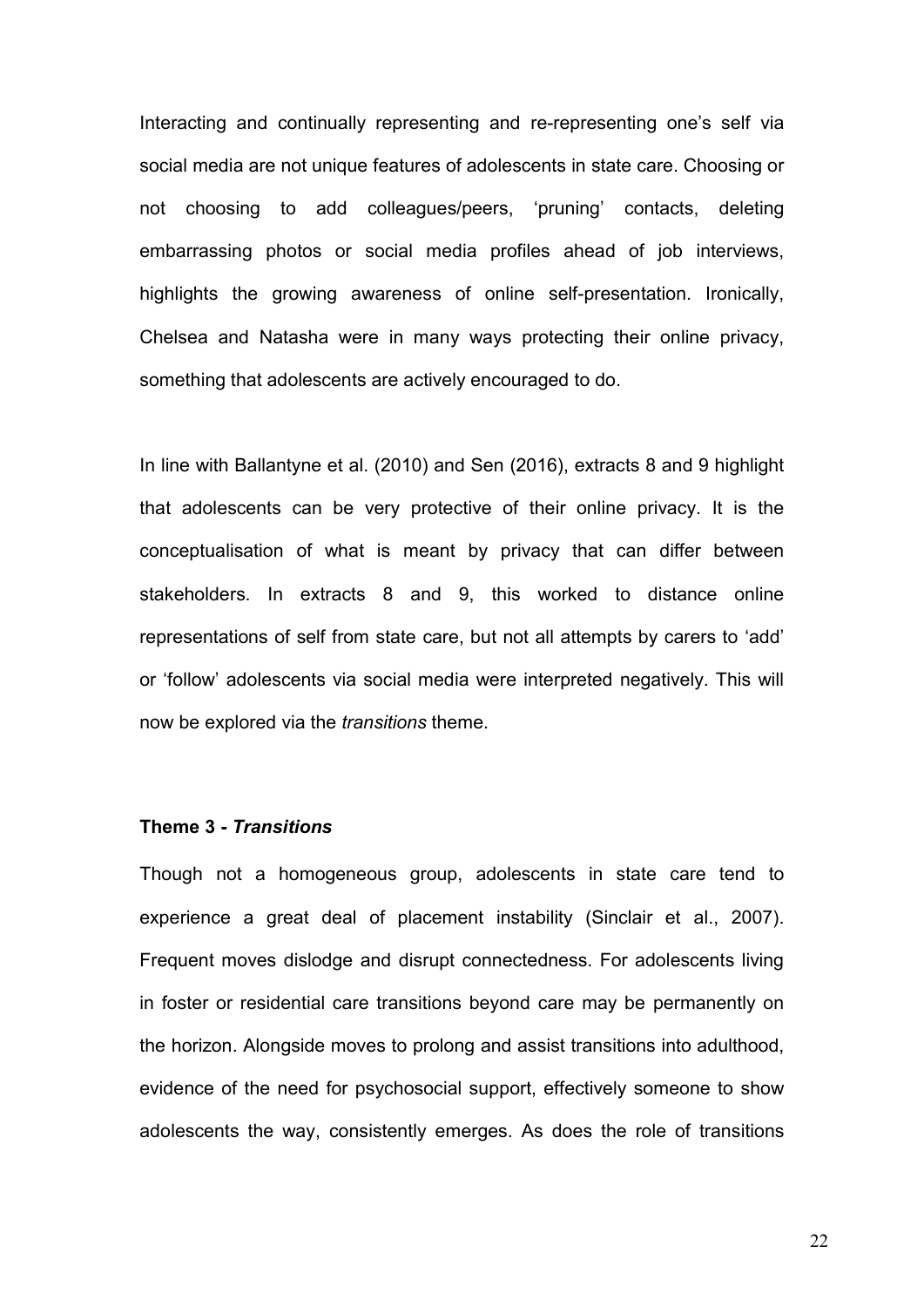beyond care in exacerbating pre-existing mental wellbeing and health issues (Akister et al., 2010).

Towards the final phase of the DSLW programme Kerry (16) had been told that for 'behavioural reasons' she was to be moved to another placement. For adolescents living in state care, transitions can often be accompanied by the inability to maintain relationships. Essentially, previously experienced relationships can be severed, as can the potential to make use of social capital cultivated in these relationships. The ability to call on a social capital reserve via social media becomes more overt when considered in relation to evidence highlighting that, not only do adolescents living in state care move to independent sooner than their peers, they do so quicker, younger and with fewer resources and support (Stein and Munro, 2008). For Kerry, the ability of the residential home's social media profile to support her transition emerges.

Extract 10:

"…Cos I I'm like leaving soon yeah, and if they, if they'd have never like put that up yeah I wouldn't actually to be able to that much get in contact with them… except for phone but they've, but they need they need like other phone calls don't they?"

## Kerry (16)

## Semi-structured interview

Rather than an intrusion or attempt to monitor, this theme orientated social media as a channel of communication and as a way to call on one's social capital reserve. This theme is similar to the adolescent-parent connections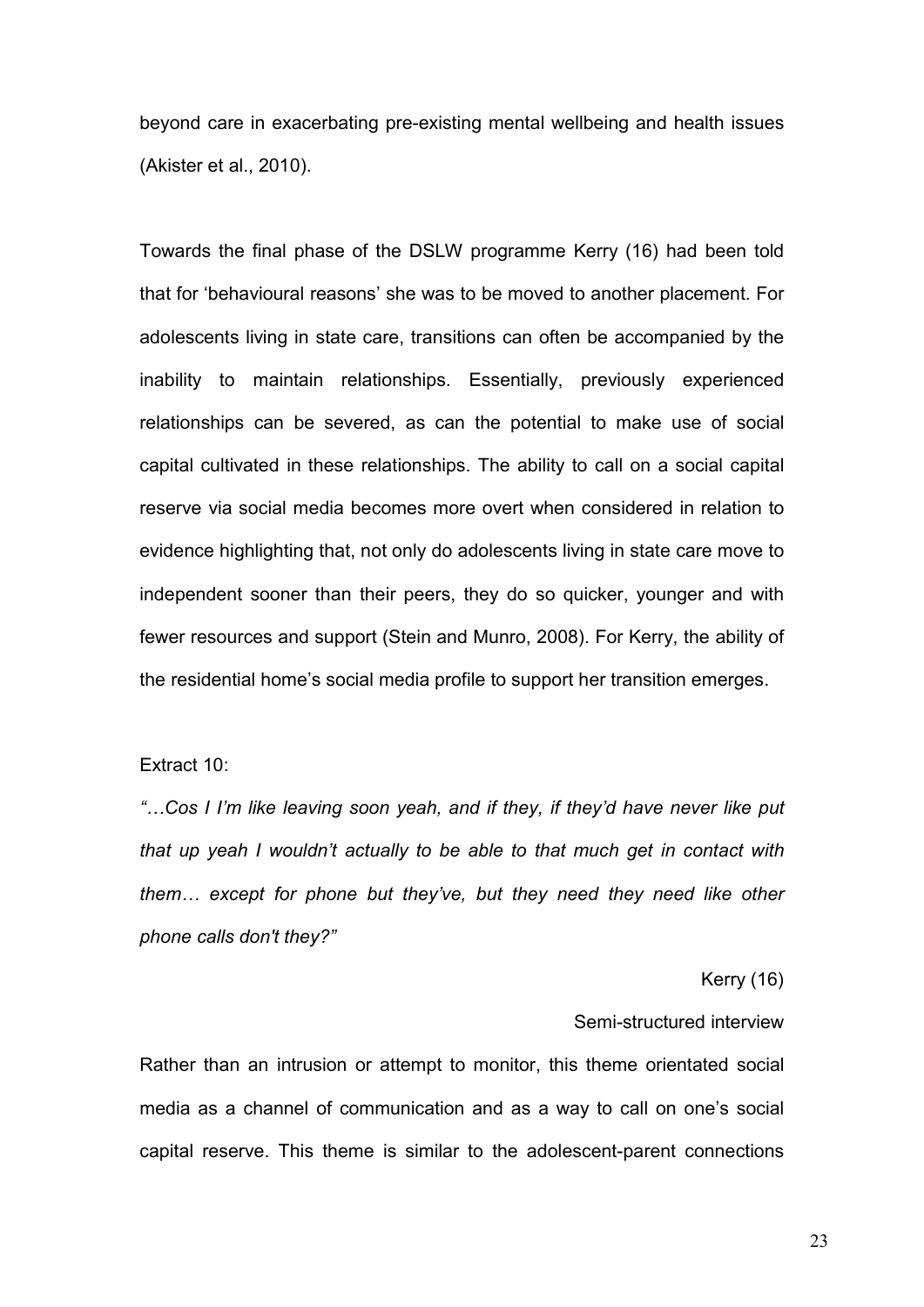identified by Coyne et al. (2014). The profile was experienced as a resource, one that may be deemed particularly important before, during and after accelerated and compressed transitions.

The transitions theme also contained interpretations of the role of social media before, during and after transitions experienced from a residential social care professional perspective.

Extract 11:

 "…I mean we even ended up with kids that have left here, have moved on with them putting in a friend request... I mean which is quite nice (pause) it's a good way for them all to keep in contact…"

Stephen (staff member)

Semi-structured interview

The psychosocial needs of adolescents at critical transition points are wellestablished (Stein, 2008; Stein and Munro, 2008; Butterworth et al., 2016). The repeated message is that consistent relationships may prepare, support during and assist after transitions. However, adolescents repeatedly report feeling abandoned and isolated at a point in time when they are at their most psychologically vulnerable (Butterworth et al., 2016). The need to be supported before, during and beyond transitions should not be surprising messages to anyone who has experienced transitions themselves. Yet many of us are likely still to be in contact with people who we shared relationships with prior to these transitions. Though the type of social capital gained from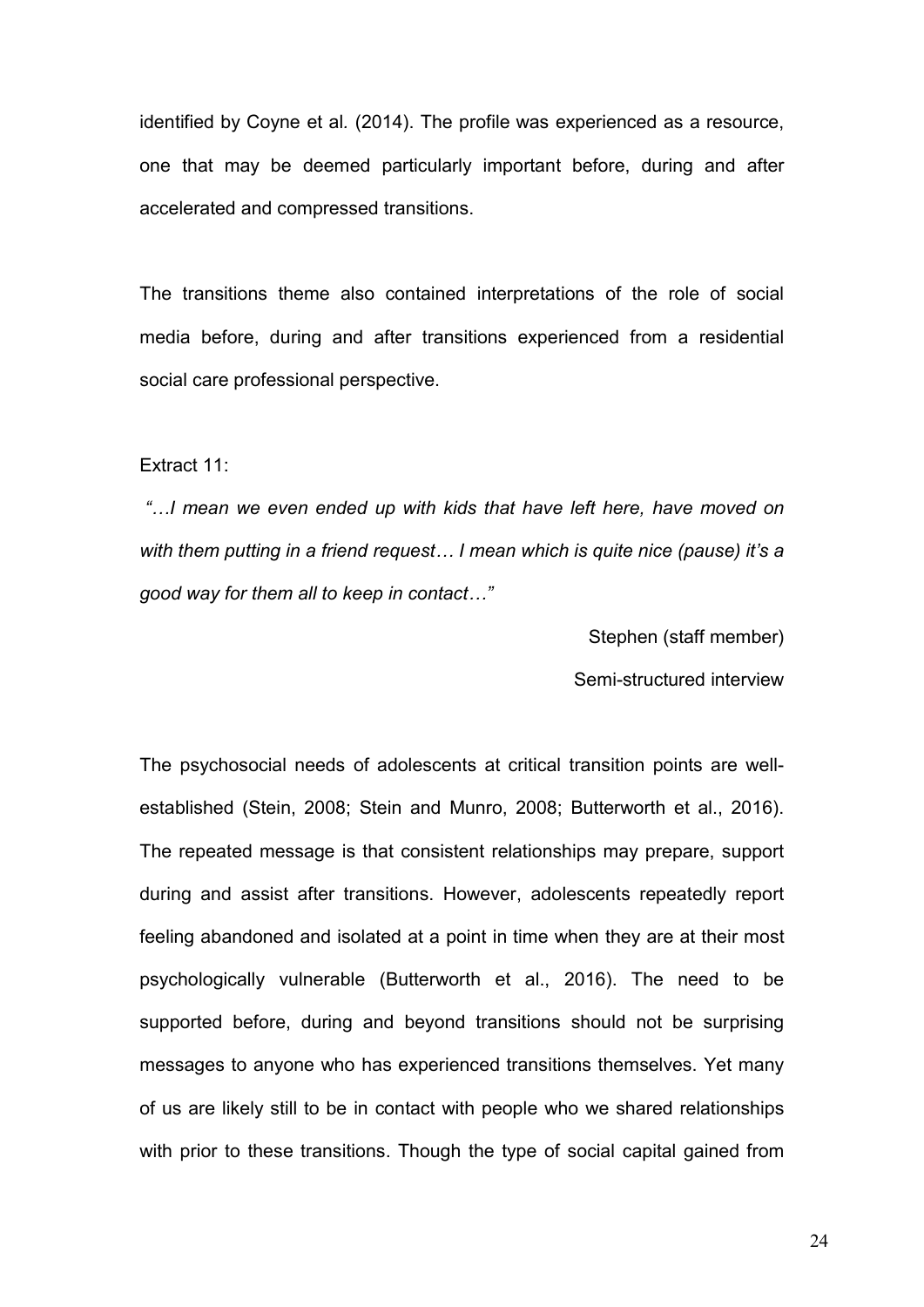relationships may change from bonding to bridging over time as the individual becomes relocated and commences new relationships, the support of previous relationships undoubtedly assists transitions. The role of social media in enabling support to flow across transition points offers dynamic and attuned ways to proceed.

## Summative conclusions

This important paper represents a vital step-change illustrating how adolescents living in state care use social media purposefully as active digital participants. The paper illustrates the psychosocial opportunities afforded by social media for adolescents in state care, whilst problematizing default assumptions of social media as solely risk. We argue that the social networks generated by social media should be viewed as an important potential resource for psychosocial support and that the risks of social network use shift as adolescents mature and progress towards independence.

The three themes construct a portrayal of the meaning and value of social media for adolescents living in state care. Theme 1, contacts as currency underlines how the number and quality of connections established through social networking can act as a much-needed social lubricant, for a population facing harder, faster and steeper transitions into adulthood with fewer resources than their peers do. The social capital lens helps to position the short-term risks of social networking within the medium and longer-term context of the lifelong legacy of state care experiences. Theme 2 promotion and protection of the self indicates the contextual complexity through which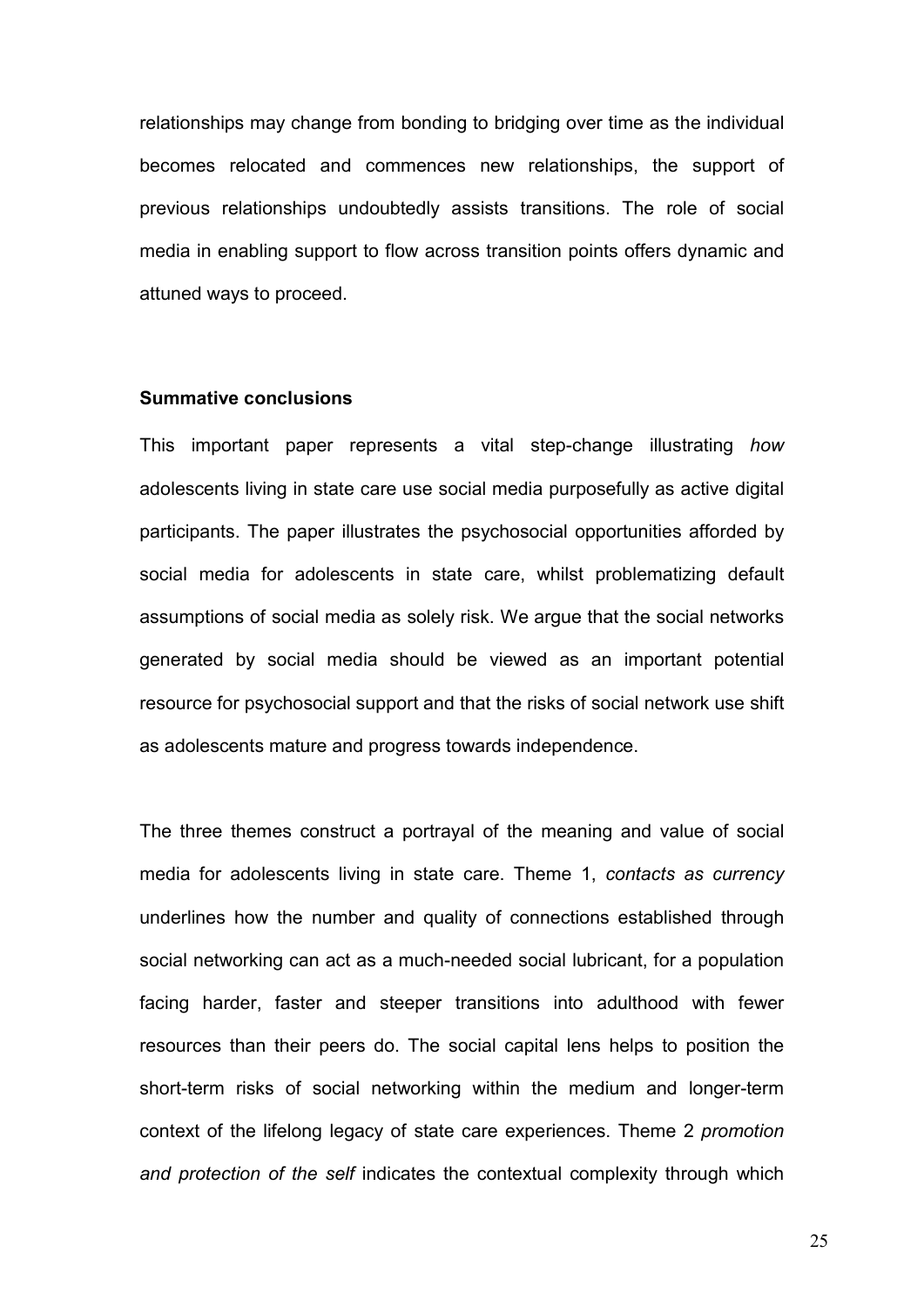adolescents navigate their online and offline persona and relationships. The display of an online persona requires the careful curation of self-presentation and this content management incorporates the way in which relationships are established and disclosed. The final theme 'transitions', helps to link the social capital and positioning processes of the first two themes. Relationships can be positioned as harmful or nurturing, hindering or facilitative to varying degrees as adolescents move through their experience of life before, during, and after care. How adolescents perceive, respond to and value online and offline relationships, and how these relationships interconnect, will vary across this journey. What does not is the need to support adolescents in pursuing their digital resilience.

Our study has limitations. As with any qualitative study, findings are not intended to be representative. The DLSW programme sought rich, in-depth and situated understandings emergent from residential care settings. No account is static or contextless. Accounts involving dynamic and rapidly evolving digital technologies are a critical case in point. By focusing on social media as a vehicle for social capital accessibility, the nuanced ways in which different social media applications may be used for different social capital reasons were not available to this analysis. Future research must recruit adolescents from different placement provisions, explore how social media types and access (i.e. Smartphone, tablet, laptop etc) impacts social capital provision and be more longitudinal in design.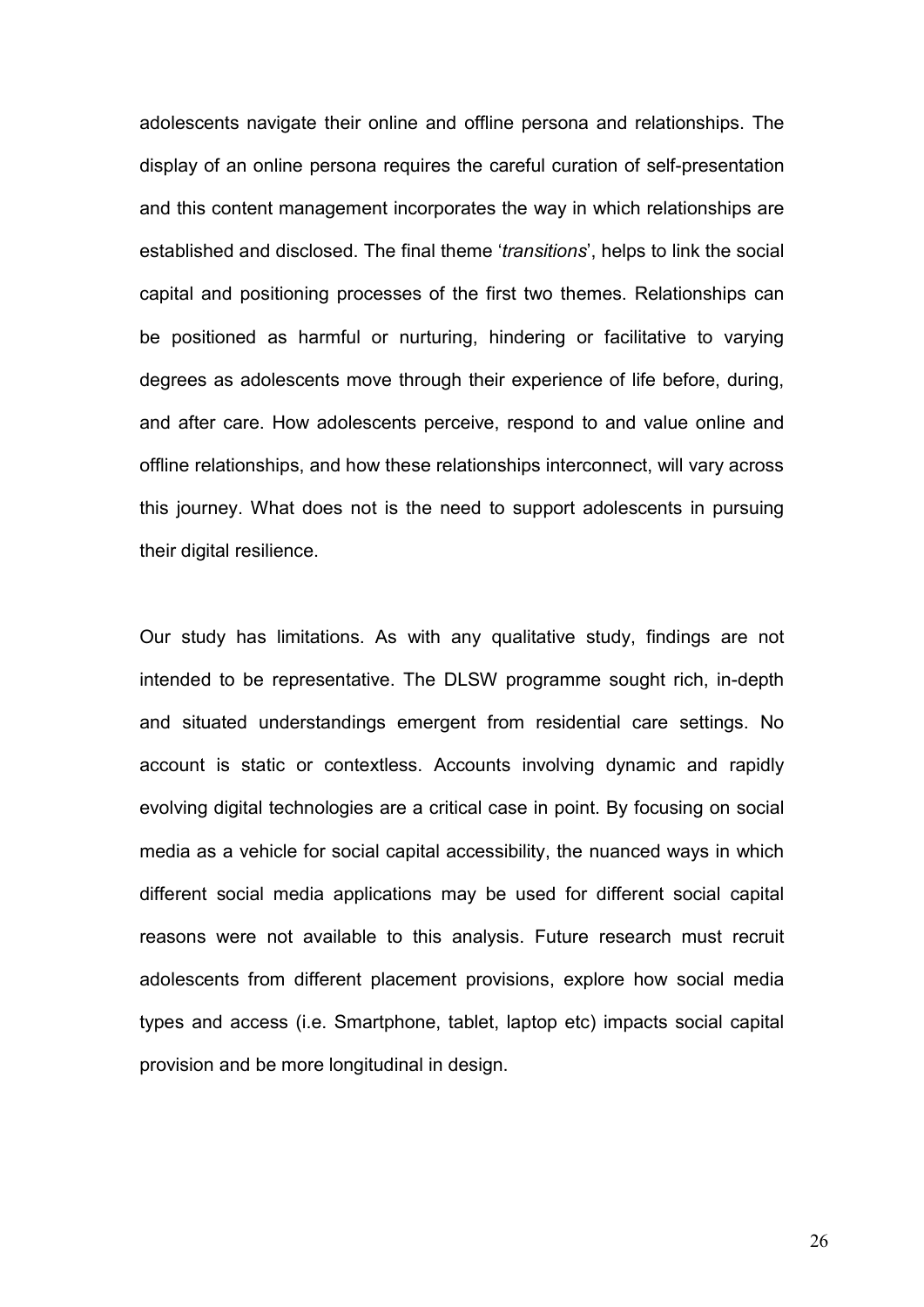Like other forms of social networks, those generated through social media play a part in opening up opportunities for friendship and support for adolescents, as well as potential challenges to their safety and wellbeing. We suggest that social workers and carers have an important role in guiding adolescents in assessing and managing associated risks. However, the manner in which this is achieved is important, as becoming digitally autonomous is a progressively important part of transitions to independence.

Our findings suggest adolescents must be seen as active agents in the development of their social relationships. The role of social workers would be to carefully negotiate a way to support adolescent's digital resilience development. We believe that social workers already hold the relationship skills and dispositions to accomplish this, but we recognise that there are gaps in the education and resources available to support them in understanding the risks and benefits of social media. A further challenge is the dominance of the risk paradigm within the system of state care. Although there are many initiatives that challenge the dominance of this paradigm (Signs of Safety for example), risk and associated blame still play a confounding role in the decision-making that surround adolescents in state care. We contend that further research into the impact of social media through the conceptual lens provided by social capital is required. Evidence-based policy informing more focus on social media costs and benefits within social work education, would enable a more balanced approach to succeed in practice.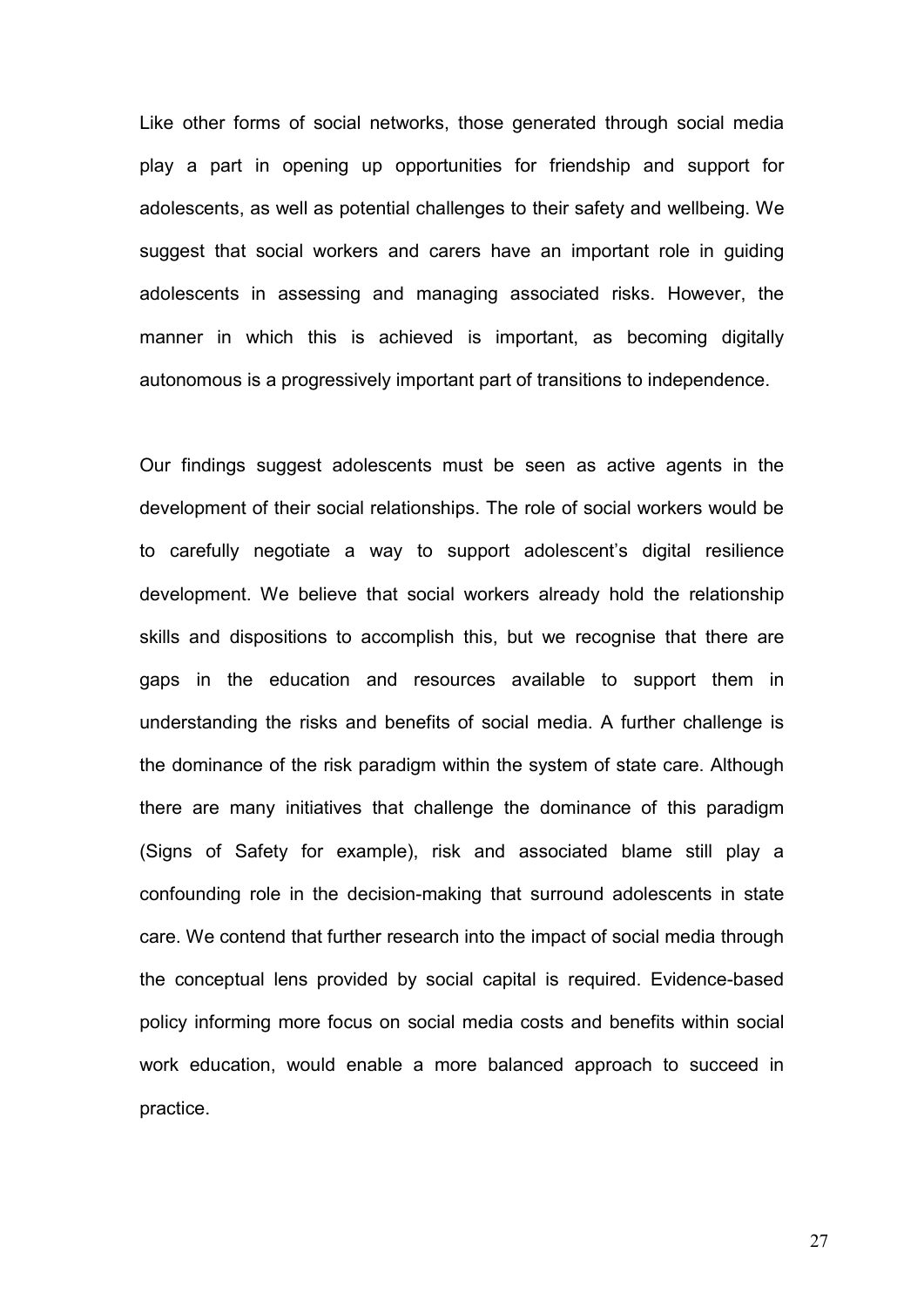What remains clear is that without robust research evidence, practitioners and policy makers risk obscuring the social capital loss legacy of state care experiences. We are not advocating a 'social media free-for-all', or presenting it as a 'magic wand'. We are arguing that there are positive ways to engage with the elephant in the room who is swiping and tapping away on their Smartphone. The next step is to learn how.

# Acknowledgements

We would like to thank the participants, Prof Beth Neil and the editor reviewers for their helpful feedback on earlier versions of the paper.

### References

Akister, J., Owens, M. and Goodyer, I. M. (2010). 'Leaving care and mental health: outcomes for children in out-of-home care during the transition to adulthood', Health Research Policy and Systems, 8(10), pp. 2 - 9.

Ballantyne N., Duncalf Z. and Daly E. (2010) 'Corporate parenting in the network society', Journal of Technology in Human Services, 28(1), pp. 95- 107.

Best, P., Manktelow, R. and Taylor, B. J. (2016) 'Social work and social media: online help-seeking and the mental well-being of adolescent males', British Journal of Social Work, 46(1), pp.257 - 276.

Bourdieu, P. (1986) 'The forms of capital', in Richardson, J (ed.), Handbook of Theory and Research for the Sociology of Education, New York, Greenwood.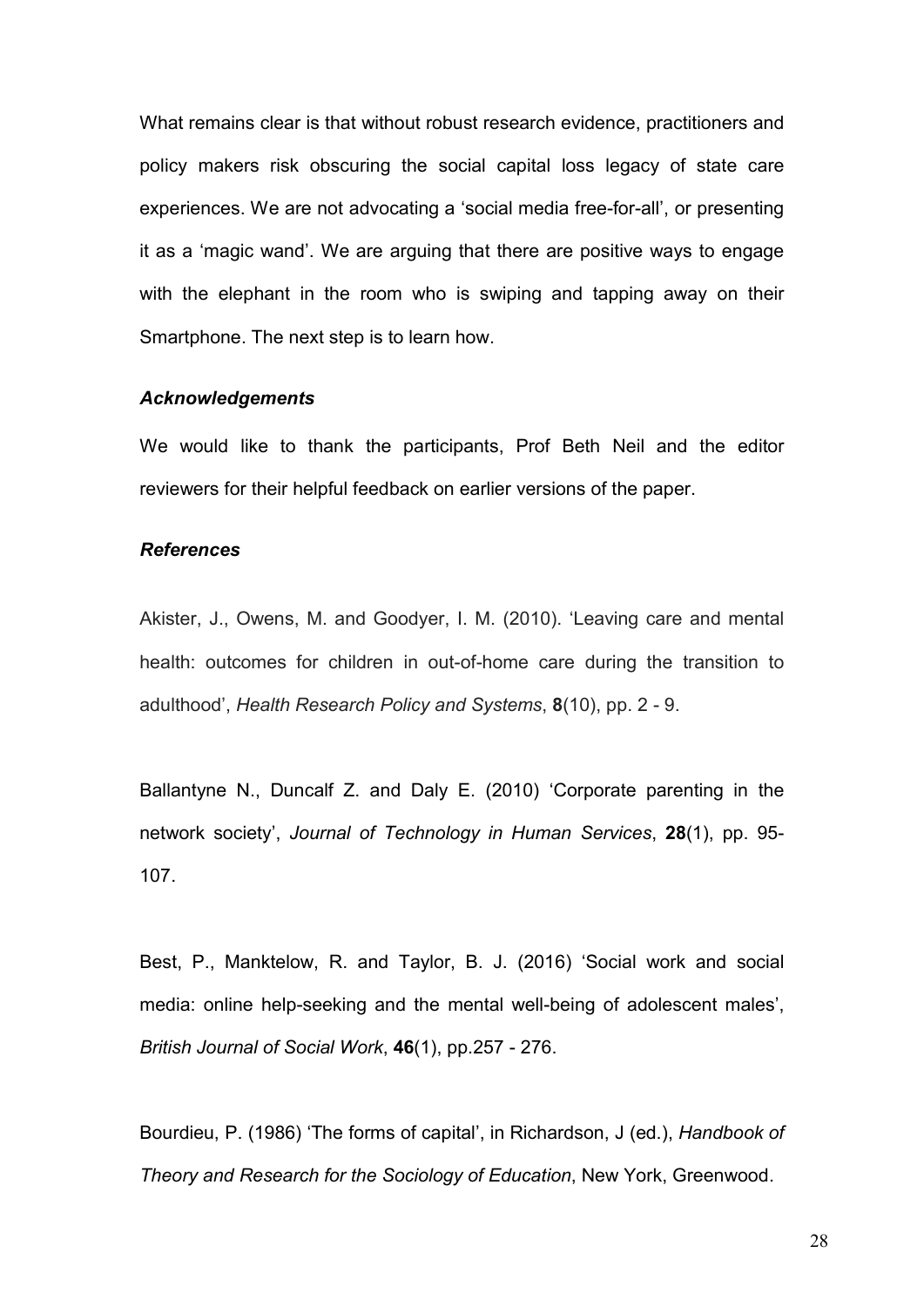boyd, D. (2006). 'Friends, Friendsters, and MySpace Top 8: Writing community into being on social network sites', First Monday, 11(12).

Butterworth, S.J., Islam, Z., Vostanis, P., Munro, E., Paul, M., Birchwood, M., Singh, S., Khan, A. and Simkiss, D. (2015) 'How can health services effectively improve the mental health of adolescents leaving public care? The LYNC study'. Archives of Disease in Childhood 100(3), A212-A212.

Chaffey, D. (2016) 'Global social media research summary', accessed 23rd February 2017, http://www.smartinsights.com/social-media-marketing/socialmedia-strategy/new-global-social-media-research/

Clarke, V. and Braun, V. (2013) Successful qualitative research: A practical guide for beginners, London, Sage.

Coleman, J. S. (1990) Foundations of Social Theory. Cambridge, Massachusetts, Harvard University Press.

Coram Voice (2015) Children and Young People's Views on Being in Care: A Literature Review, London, Hadley Centre for Adoption and Foster Care Studies.

Coyne, S. M., Padilla-Walker, L. M., Day, R. D., Harper, J. and Stockdale, L. (2014) 'A friend request from dear old dad: associations between parent-child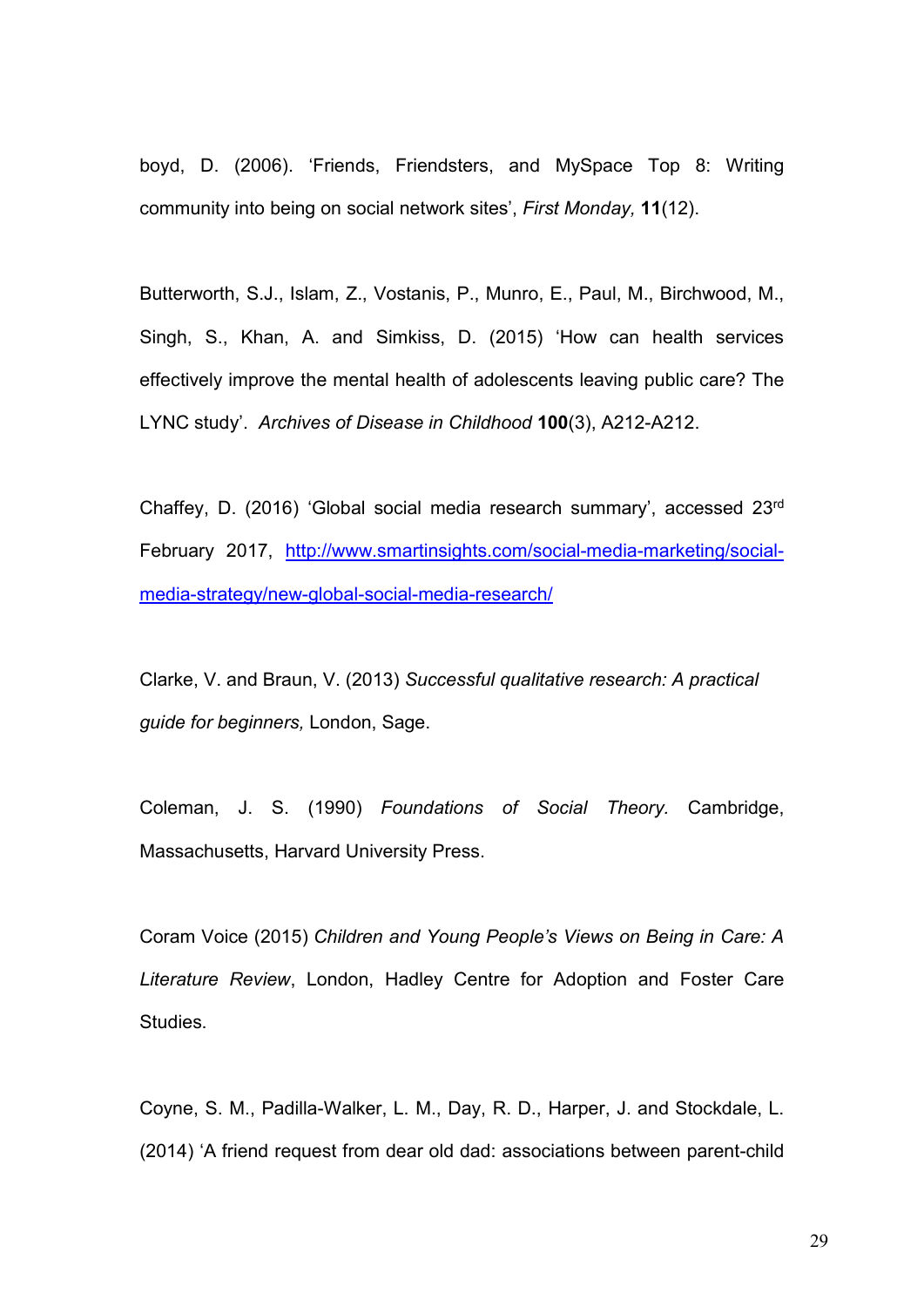social networking and adolescent outcomes.' Cyberpsychology, Behavior, and Social Networking, **17**(1), pp. 8 - 13.

Davies, C., Coleman, J. and Livingstone, S. (2014) Digital Technologies in the Lives of Adolescents, London, Routledge.

Dixon, J. (2007). 'Adolescents leaving residential care: experiences and outcomes', in Kendrick, A. (eds.), Residential Child Care: Prospects and Challenges, London, Jessica Kingsley Publishers.

ECORYS (2016) Resilience for the digital world: Research into children and adolescents's social and emotional wellbeing online. London, YoungMinds.

Ellison, N., Steinfield, C. and Lampe, C. (2007) 'The benefits of Facebook "friends" Social capital and college students' use of online social networking sites', Journal of Computer-Mediated Communication. 12(1), pp. 1143 - 1168.

Fahlberg, V. I. (1994) A Child's Journey through Placement: UK Edition, London, BAAF.

Fursland, E. (2012) Social networking and contact: how social workers can help adoptive families, London, BAAF.

Goffman, E. (1963) Stigma: Notes on the management of spoiled identity, Middlesex, Pelican Books.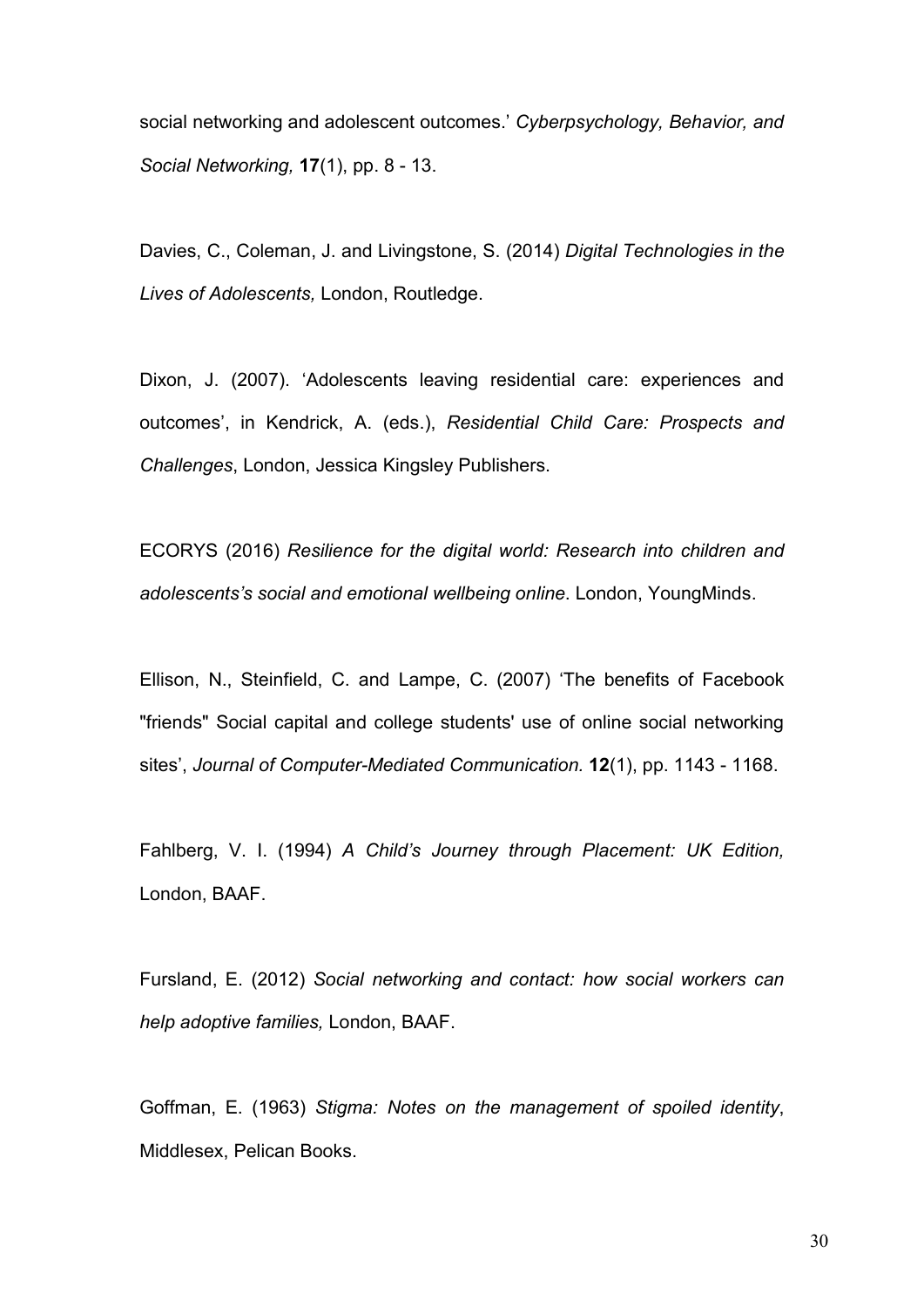Guadagno, R. E., Muscanell, N. L., and Pollio, D. E. (2013). 'The homeless use Facebook?! Similarities of social network use between college students and homeless young adults', Computers in Human Behavior, 29(1) pp. 86 - 89.

Hammond, S. P. (2016) 'Digital Life Story Work in action', in Ryan, T. and Walker, R. (eds.), Life Story Work, London, CoramBAAF.

Hammond, S. P. and Cooper, N. J. (2011) 'Participant information clips: A role for digital video technologies to recruit, inform and debrief research participants and disseminate research findings', International Journal of Social Research Methodology, 14(4), 259 - 270.

Hammond, S. P. and Cooper, N. J. (2013) Digital life story work: Using technology to help young people make sense of their experiences, London, BAAF.

Hammond, S. P. and Cooper N. J. (2015) 'Embracing powerlessness: How professionals can promote digital resilience through everyday talk with vulnerable adolescents', Youth & Society, 47(6), 769 - 788.

Hammond, S. P. and Cooper, N. J. (2016) 'Podwalking: A framework for assimilating mobile methods into action research', Qualitative Psychology, 3(2), 126 - 144.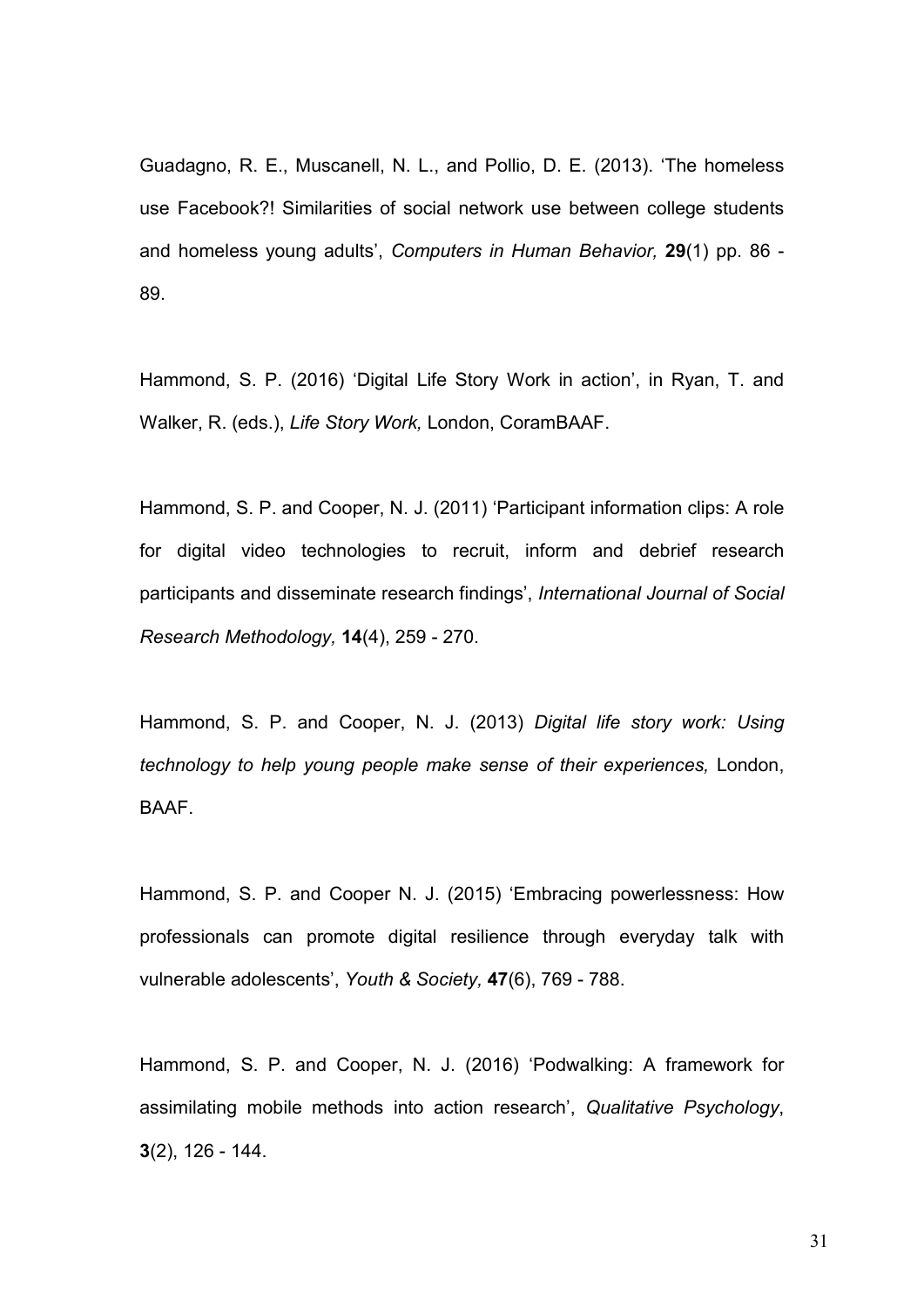Humphry, J (2014) 'The importance of circumstance: Digital access and affordability for people experiencing homelessness', Australian Journal of Telecommunications and the Digital Economy, 2(3).

Jansen, A. (2010) 'Victim or troublemaker? Young people in residential care', Journal of Youth Studies, 13(4), pp. 423 - 437.

Manago, A. M., Taylor, T and Greenfield, P. M. (2012) 'Me and my 400 friends: the anatomy of college students' Facebook networks, their communication patterns, and well-being', Developmental Psychology, 48(2) pp. 369 - 380.

Livingstone, S., Görzig, A, and Ólafsson, K, (2011) Disadvantaged children and online risk. London, EU Kids Online network.

National Audit Office (2015) Care leaver's transitions to adulthood. Department of Education. https://www.nao.org.uk/wpcontent/uploads/2015/07/Care-leavers-transition-to-adulthood-summary.pdf

Oishi, S and Kesebir, K (2012) 'Optimal social-networking strategy is a function of socioeconomic conditions', Psychological Science, 23(12) pp. 1542 - 1548.

Putnam, R. D. (1995) 'Bowling alone: America's declining social capital', Journal of Democracy, 6, pp. 65 - 78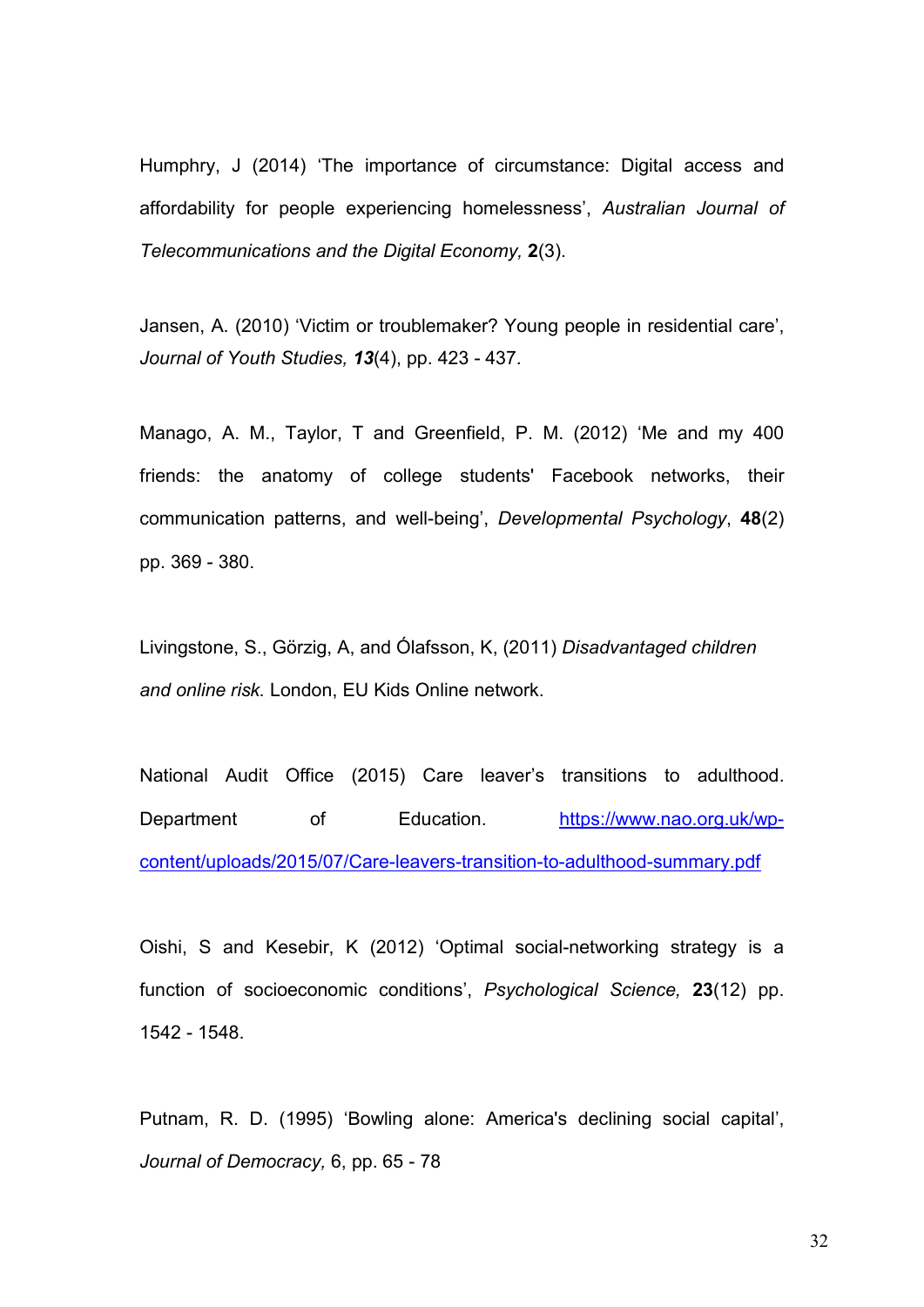Rahilly, T and Hendry, E. (2014) 'Promoting the wellbeng of children in care: Messages from research', London, National Society for the Prevention of Cruelty to Children (NSPCC).

Reich S., Subrahmanyam K., and Espinoza G. (2012) 'Friending, IMing, and hanging out face-to-face: Overlap in adolescent's online and offline social networks', Journal of Developmental Psychology, 48(2) pp. 356 - 68.

Sen, R (2016) 'Not All that Is Solid Melts into Air? Care-Experienced Adolescents, Friendship and Relationships in the 'Digital Age', British Journal of Social Work, 46(4), pp. 1059 - 1075.

Shapiro, L. A. S., and Margolin, G. (2014) 'Growing up wired: Social networking sites and adolescent psychosocial development', Clinical child and family psychology review, 17(1), pp. 1 - 18.

Sinclair I., Baker C., Lee J., and Gibbs I. (2007) The Pursuit of Permanence: A Study of the English Care System, London, Jessica Kingsley Publishers.

Statista (2017) 'Statistics and facts about social media usage', accessed 23rd February 2017, https://www.statista.com/topics/1164/social-networks/

Stein, M. (2008) 'Resilience and adolescents leaving care', Child Care in Practice, 14(1), pp. 35 - 44.